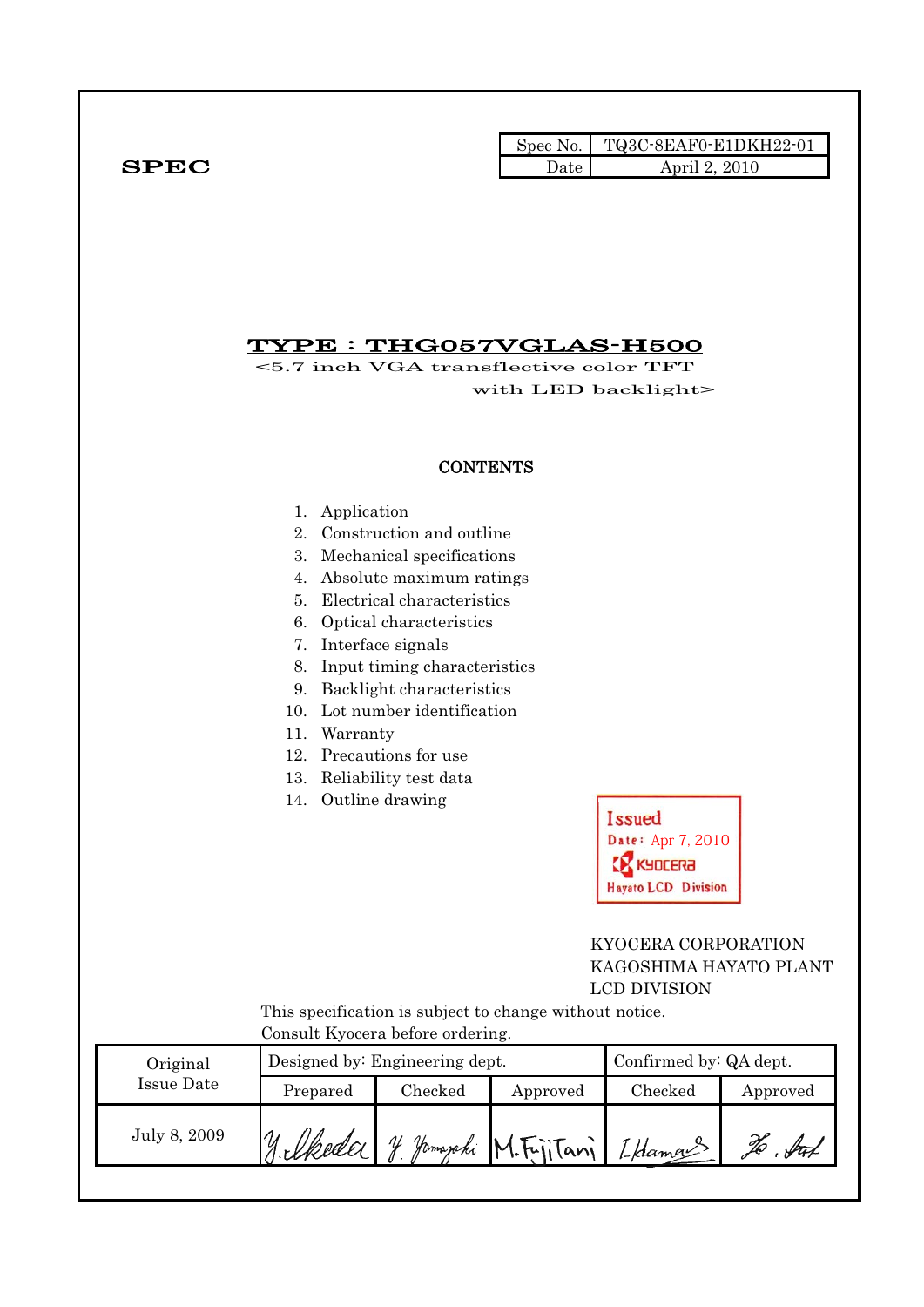| Spec No.                               | Part No. | Page |
|----------------------------------------|----------|------|
| TQ3C-8EAF0-E1DKH22-01 THG057VGLAS-H500 |          |      |

# Warning

- 1. This Kyocera LCD module has been specifically designed for use only in electronic devices and industrial machines in the area of audio control, office automation, industrial control, home appliances, etc. The module should not be used in applications where the highest level of safety and reliability are required and module failure or malfunction of such module results in physical harm or loss of life, as well as enormous damage or loss. Such fields of applications include, without limitation, medical, aerospace, communications infrastructure, atomic energy control. Kyocera expressly disclaims any and all liability resulting in any way to the use of the module in such applications.
- 2. Customer agrees to indemnify, defend and hold Kyocera harmless from and against any and all actions, claims, damages, liabilities, awards, costs, and expenses, including legal expenses, resulting from or arising out of Customer's use, or sale for use, or Kyocera modules in applications.

# Caution

1. Kyocera shall have the right, which Customer hereby acknowledges, to immediately scrap or destroy tooling for Kyocera modules for which no Purchase Orders have been received from the Customer in a two-year period.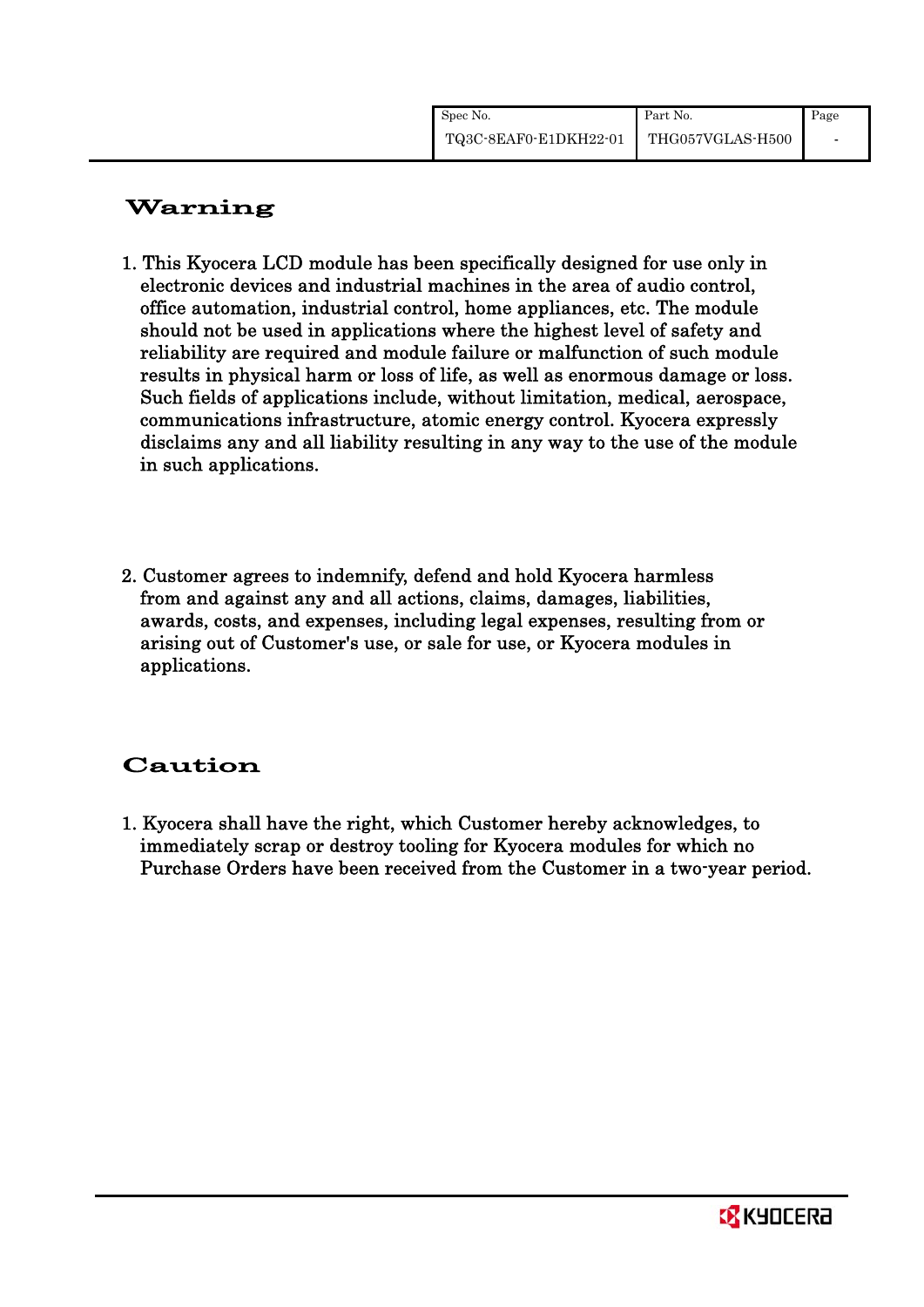|         |                      |                |  | Spec No.                                              |                                                         | Part No.                |                  | Page |
|---------|----------------------|----------------|--|-------------------------------------------------------|---------------------------------------------------------|-------------------------|------------------|------|
|         |                      |                |  |                                                       | TQ3C-8EAF0-E1DKH22-01                                   |                         | THG057VGLAS-H500 |      |
|         |                      |                |  |                                                       | Revision record                                         |                         |                  |      |
|         | Date                 |                |  | Designed by : Engineering dept.                       |                                                         | Confirmed by : QA dept. |                  |      |
|         |                      | Prepared       |  | Checked                                               | Approved                                                | Checked                 | Approved         |      |
|         | April 2, 2010        |                |  |                                                       |                                                         | Fritan LHamang          | To . Sul         |      |
| Rev.No. | $\rm{\textbf{Date}}$ | $\rm Page$     |  |                                                       | Descriptions                                            |                         |                  |      |
| 01      | Apr. 2, 2010         | $\mathbf{1}$   |  | 3. Mechanical specification                           |                                                         |                         |                  |      |
|         |                      | $\overline{4}$ |  | $\sim\,$ Add "Mass" value<br>6. Optical specification |                                                         |                         |                  |      |
|         |                      |                |  |                                                       | $\sim\,$ Add "Chromaticity coordinates" value           |                         |                  |      |
|         |                      | $14\,$         |  | 13. Reliability test data                             |                                                         |                         |                  |      |
|         |                      |                |  |                                                       | $\sim \,$ Judgement "TBD" $\,\rightarrow\,$ "No defect" |                         |                  |      |
|         |                      |                |  |                                                       |                                                         |                         |                  |      |
|         |                      |                |  |                                                       |                                                         |                         |                  |      |
|         |                      |                |  |                                                       |                                                         |                         |                  |      |
|         |                      |                |  |                                                       |                                                         |                         |                  |      |
|         |                      |                |  |                                                       |                                                         |                         |                  |      |
|         |                      |                |  |                                                       |                                                         |                         |                  |      |
|         |                      |                |  |                                                       |                                                         |                         |                  |      |
|         |                      |                |  |                                                       |                                                         |                         |                  |      |
|         |                      |                |  |                                                       |                                                         |                         |                  |      |
|         |                      |                |  |                                                       |                                                         |                         |                  |      |
|         |                      |                |  |                                                       |                                                         |                         |                  |      |
|         |                      |                |  |                                                       |                                                         |                         |                  |      |
|         |                      |                |  |                                                       |                                                         |                         |                  |      |
|         |                      |                |  |                                                       |                                                         |                         |                  |      |
|         |                      |                |  |                                                       |                                                         |                         |                  |      |
|         |                      |                |  |                                                       |                                                         |                         |                  |      |
|         |                      |                |  |                                                       |                                                         |                         |                  |      |
|         |                      |                |  |                                                       |                                                         |                         |                  |      |
|         |                      |                |  |                                                       |                                                         |                         |                  |      |
|         |                      |                |  |                                                       |                                                         |                         |                  |      |
|         |                      |                |  |                                                       |                                                         |                         |                  |      |
|         |                      |                |  |                                                       |                                                         |                         |                  |      |
|         |                      |                |  |                                                       |                                                         |                         |                  |      |
|         |                      |                |  |                                                       |                                                         |                         |                  |      |
|         |                      |                |  |                                                       |                                                         |                         |                  |      |
|         |                      |                |  |                                                       |                                                         |                         |                  |      |
|         |                      |                |  |                                                       |                                                         |                         |                  |      |
|         |                      |                |  |                                                       |                                                         |                         |                  |      |
|         |                      |                |  |                                                       |                                                         |                         |                  |      |
|         |                      |                |  |                                                       |                                                         |                         |                  |      |
|         |                      |                |  |                                                       |                                                         |                         |                  |      |

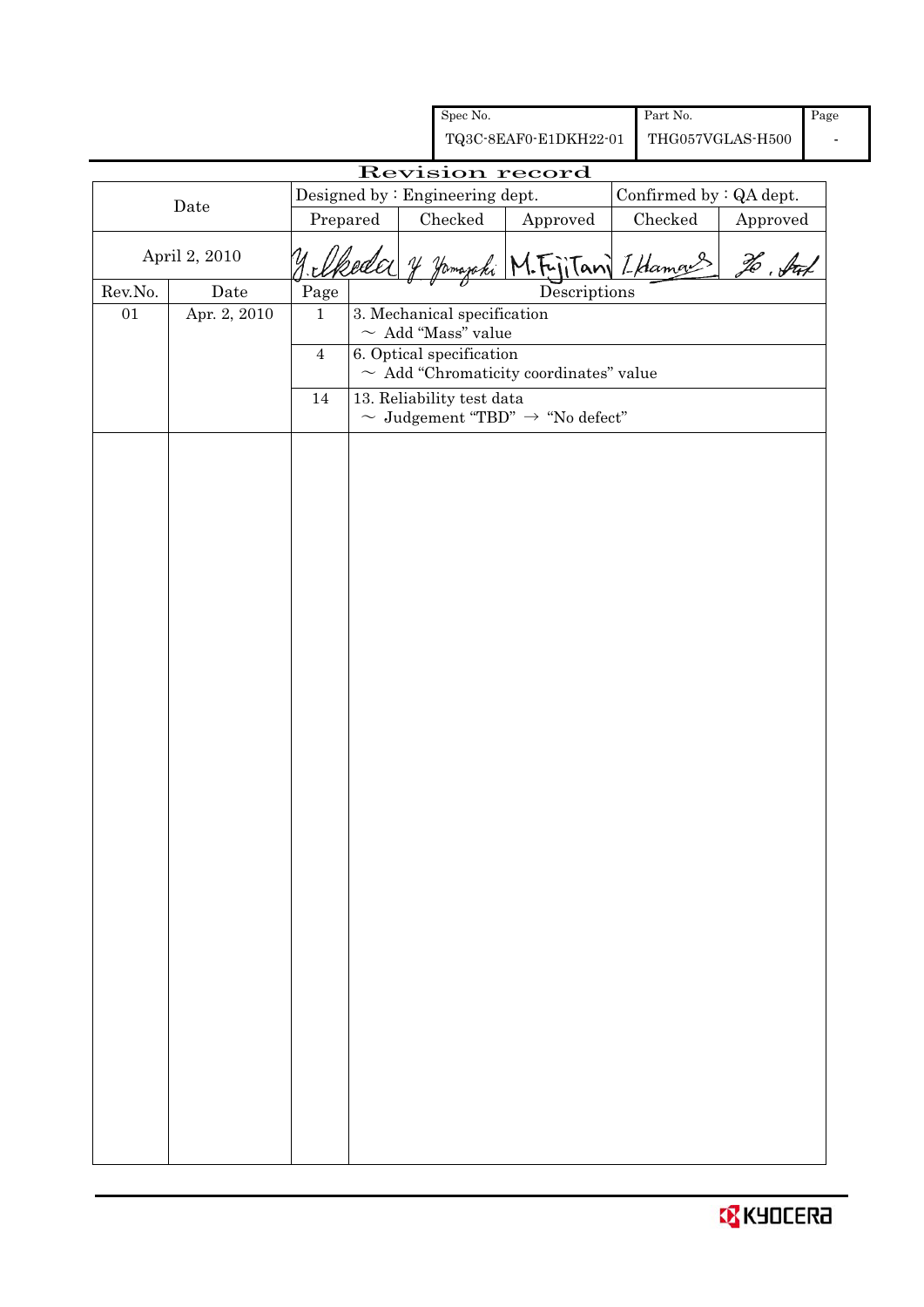### 1. Application

This document defines the specification of THG057VGLAS-H500. (RoHS Compliant)

### 2. Construction and outline

| LCD.               | : Transflective color dot matrix type TFT            |
|--------------------|------------------------------------------------------|
| Backlight system   | : LED                                                |
| Polarizer          | : Glare Anti-reflection treatment                    |
| Additional circuit | : Timing controller, Power supply $(3.3V)$ input)    |
|                    | (without constant current circuit for LED Backlight) |

### 3. Mechanical specifications

| <b>Item</b>                | Specification                                          | Unit |
|----------------------------|--------------------------------------------------------|------|
| Outline dimensions<br>- 1) | $144(W)\times(104.8)(H)\times13(D)$                    | mm   |
| Active area                | $115.2(W)\times86.4(H)$<br>(14.4cm/5.7 inch(Diagonal)) | mm   |
| Effective viewing area     | $117.2(W)\times88.4(H)$                                | mm   |
| Dot format                 | $640 \times (R, G, B)(W) \times 480(H)$                | dot  |
| Dot pitch                  | $0.06(W)\times0.18(H)$                                 | mm   |
| 2)<br>Base color           | Normally White                                         |      |
| Mass                       | (220)                                                  | g    |

1) Projection not included. Please refer to outline for details.

2) Due to the characteristics of the LCD material, the color varies with environmental temperature.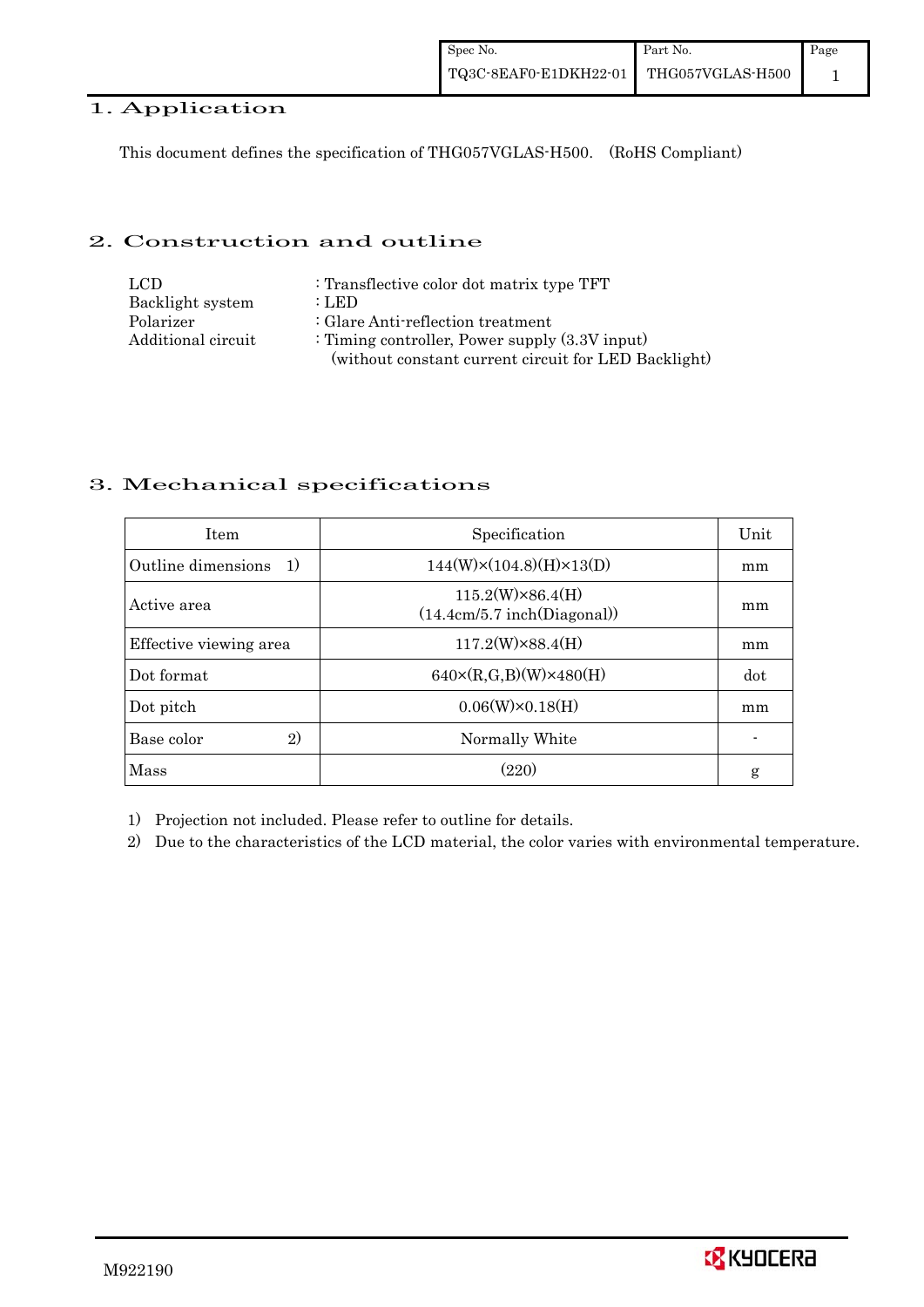### 4. Absolute maximum ratings

4-1. Electrical absolute maximum ratings

| Item                 |         | Symbol       | Min.   | Max.  | Unit |
|----------------------|---------|--------------|--------|-------|------|
| Supply voltage       |         | $\rm V_{DD}$ |        | 4.U   |      |
| Input signal voltage |         | $\rm V_{IN}$ | $-0.3$ | 6.0   |      |
| LED forward current  | (2), 3) |              |        | (100) | mA   |

- 1) Input signal : CK, R0~R5, G0~G5, B0~B5, HSYNC, VSYNC, ENAB, R/L, U/D
- 2) For each "AN-CA"
- 3) Do not apply reversed voltage.

### 4-2. Environmental absolute maximum ratings

| Item                  |    | Symbol             | Min.  | Max. | Unit        |
|-----------------------|----|--------------------|-------|------|-------------|
| Operating temperature | 1) | Top                | $-20$ | 70   | $\circ$ C   |
| Storage temperature   | 2) | T <sub>STO</sub>   | $-30$ | 80   | $^{\circ}C$ |
| Operating humidity    | 3) | $H_{OP}$           | 10    |      | %RH         |
| Storage humidity      | 3) | $_{\mathrm{HSTO}}$ | 10    | 4.   | %RH         |
| Vibration             |    |                    | 5)    | 5)   |             |
| Shock                 |    |                    | 6)    | 6)   |             |

- 1) Operating temperature means a temperature which operation shall be guaranteed. Since display performance is evaluated at 25°C, another temperature range should be confirmed.
- 2) Temp. =  $-30^{\circ}$ C $<$ 48h, Temp. =  $80^{\circ}$ C $<$ 168h

 Store LCD at normal temperature/humidity. Keep them free from vibration and shock. An LCD that is kept at a low or a high temperature for a long time can be defective due to other conditions, even if the low or high temperature satisfies the standard. (Please refer to "Precautions for Use" for details.)

- 3) Non-condensing
- 4) Temp. $\leq 40^{\circ}$ C, 85%RH Max.

Temp.  $>40^{\circ}$ C, Absolute humidity shall be less than 85%RH at 40 $^{\circ}$ C.

5)

| Frequency       | $10\sim 55$ Hz    | Acceleration value           |
|-----------------|-------------------|------------------------------|
| Vibration width | $0.15$ mm         | $(0.3 \sim 9 \text{ m/s}^2)$ |
| Interval        | $10 - 55 - 10$ Hz | 1 minutes                    |

 2 hours in each direction X, Y, Z (6 hours total) EIAJ ED-2531

6) Acceleration: 490 m/s2, Pulse width: 11 ms 3 times in each direction:  $\pm X$ ,  $\pm Y$ ,  $\pm Z$ EIAJ ED-2531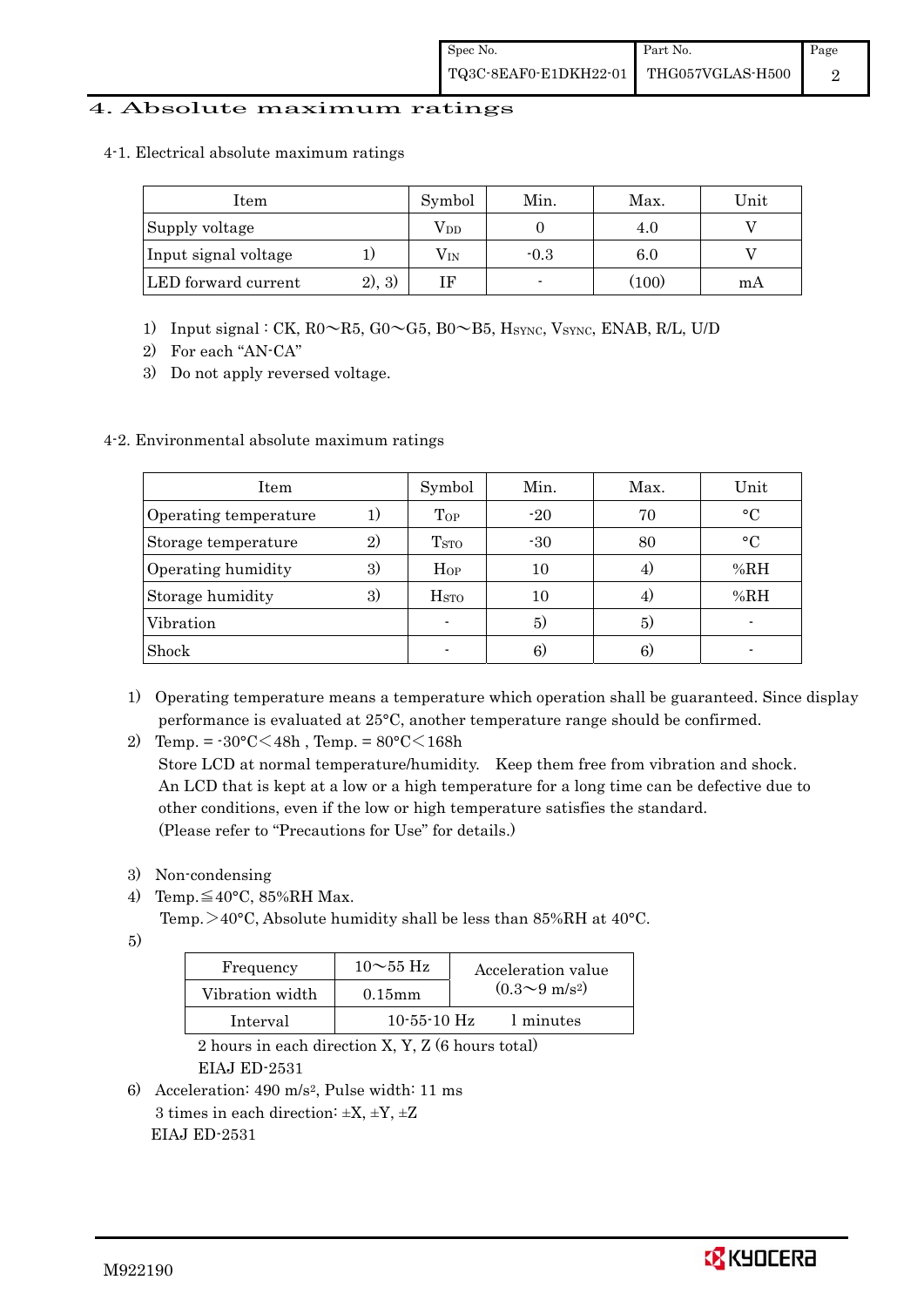| Spec No.              | Part No.         | Page |
|-----------------------|------------------|------|
| TQ3C-8EAF0-E1DKH22-01 | THG057VGLAS-H500 |      |

### 5. Electrical characteristics

|                                 |               |                |                          |      | Temp. = $-20 \sim 70$ °C |         |
|---------------------------------|---------------|----------------|--------------------------|------|--------------------------|---------|
| Item                            | Symbol        | Condition      | Min.                     | Typ. | Max.                     | Unit    |
| Supply voltage<br>1)            | $\rm V_{DD}$  | $\blacksquare$ | 3.0                      | 3.3  | 3.6                      | V       |
| Current consumption             | $_{\rm{LDD}}$ | 2)             | $\overline{\phantom{0}}$ | 400  | 520                      | mA      |
| Permissive input ripple voltage | $\rm V_{RP}$  | $\blacksquare$ | $\blacksquare$           |      | 100                      | $mVp-p$ |
|                                 | $V_{IL}$      | "Low" level    | $\Omega$                 |      | 0.3V <sub>DD</sub>       | V       |
| 3)<br>Input signal voltage      | $\rm V_{IH}$  | "High" level   | 0.7V <sub>DD</sub>       |      | $V_{DD}$                 |         |

1) V<sub>DD</sub>-turn-on conditions



2) Display pattern:



3) Input signal : CK,  $R0 \sim R5$ ,  $G0 \sim G5$ ,  $B0 \sim B5$ ,  $H_{\text{SYNC}}$ ,  $V_{\text{SYNC}}$ ,  $ENAB$ ,  $R/L$ ,  $U/D$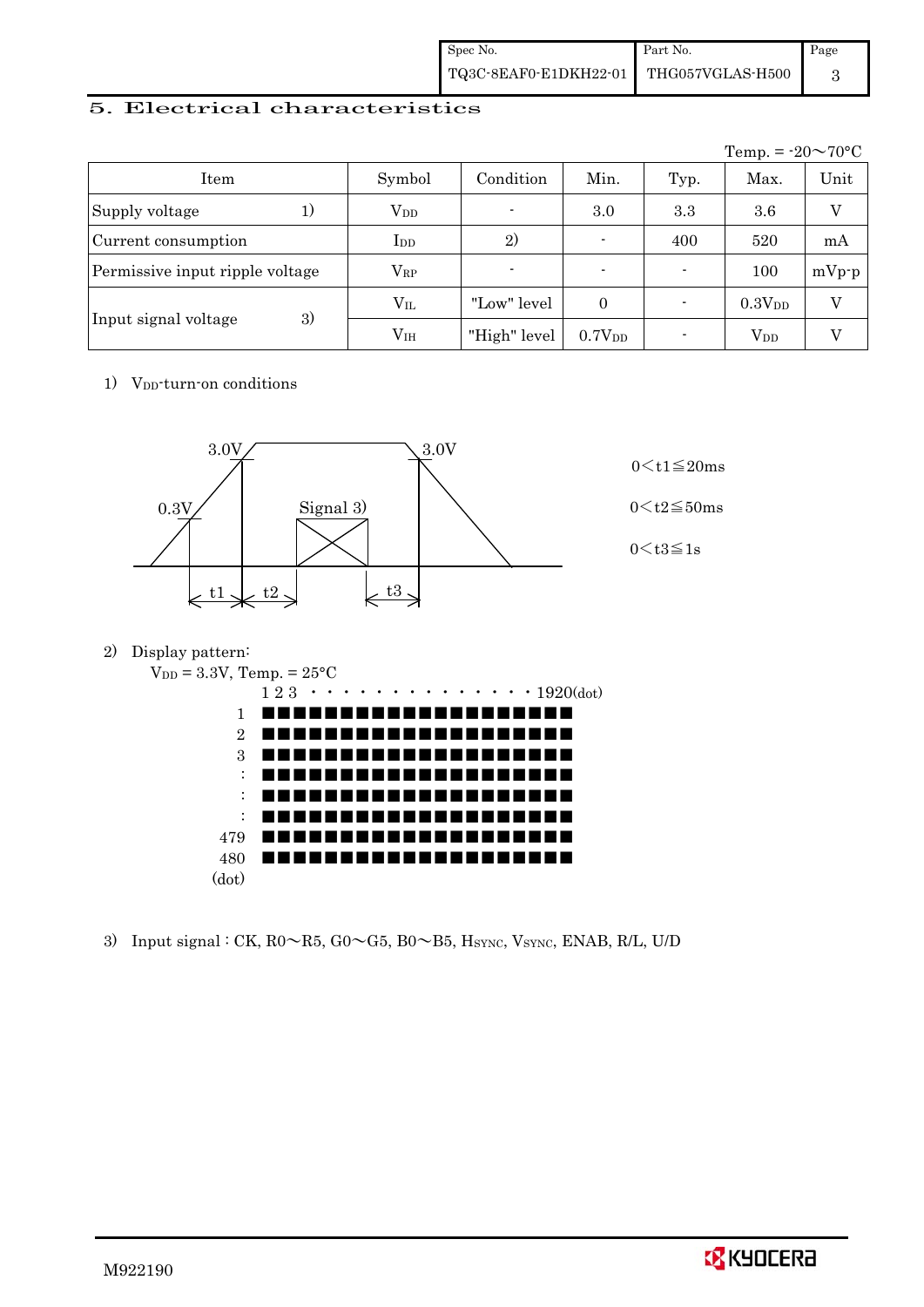# 6. Optical characteristics

### 6-1. Reflective mode

Measuring spot =  $\phi$  6.0mm, Temp. =  $25^{\circ}$ C

| Item           |      | Symbol         | Condition                   | Min.                     | Typ.    | Max. | Unit |
|----------------|------|----------------|-----------------------------|--------------------------|---------|------|------|
|                | Rise | $\tau_r$       | $\theta = \phi = 0^{\circ}$ | $\overline{\phantom{0}}$ | 10      |      | ms   |
| Response time  | Down | T <sub>d</sub> | $\theta = \phi = 0^{\circ}$ |                          | 20      |      | ms   |
| Contrast ratio |      | CR             | $\theta = \phi = 0^{\circ}$ | 10                       | 20      |      |      |
| Reflectance    |      | ρ              | $\theta = \phi = 0^{\circ}$ |                          | $_{10}$ |      | $\%$ |

#### 6-2. Transmissive mode

|  |  | Measuring spot = $\phi$ 6.0mm, Temp. = 25°C |  |  |
|--|--|---------------------------------------------|--|--|
|  |  |                                             |  |  |

| Item                                  |       | Symbol         | Condition                   | Min.                     | Typ.   | Max.   | Unit              |
|---------------------------------------|-------|----------------|-----------------------------|--------------------------|--------|--------|-------------------|
|                                       | Rise  | $\tau_r$       | $\theta = \phi = 0^{\circ}$ |                          | 10     |        | ms                |
| Response time                         | Down  | T d            | $\theta = \phi = 0^{\circ}$ | $\blacksquare$           | 20     |        | ms                |
|                                       |       | $\theta$ upper |                             |                          | 45     |        |                   |
| Viewing angle range<br>View direction |       | $\theta$ LOWER | $CR \ge 10$                 |                          | 80     |        | deg.              |
| $: 6$ o'clock                         |       | $\phi$ left    |                             |                          | 80     |        |                   |
| (Gray inversion)                      |       | $\phi$ RIGHT   |                             | $\overline{\phantom{a}}$ | 80     |        | deg.              |
| Contrast ratio                        |       | CR             | $\theta = \phi = 0^{\circ}$ | 100                      | 150    |        | $\overline{a}$    |
| <b>Brightness</b>                     |       | L              | $IF=(60)mA/Line$            | (320)                    | (400)  |        | cd/m <sup>2</sup> |
|                                       |       | $\mathbf X$    | $\theta = \phi = 0^{\circ}$ | (0.52)                   | (0.57) | (0.62) |                   |
|                                       | Red   | y              |                             | (0.31)                   | (0.36) | (0.41) |                   |
|                                       |       | $\mathbf X$    | $\theta = \phi = 0^{\circ}$ | (0.30)                   | (0.35) | (0.40) |                   |
| Chromaticity                          | Green | $\mathbf{y}$   |                             | (0.49)                   | (0.54) | (0.59) |                   |
| coordinates                           |       | $\mathbf X$    | $\theta = \phi = 0^{\circ}$ | (0.11)                   | (0.16) | (0.21) |                   |
|                                       | Blue  | y              |                             | (0.10)                   | (0.15) | (0.20) |                   |
|                                       |       | X              | $\theta = \phi = 0^{\circ}$ | (0.26)                   | (0.31) | (0.36) |                   |
|                                       | White | $\mathbf y$    |                             | (0.28)                   | (0.33) | (0.38) |                   |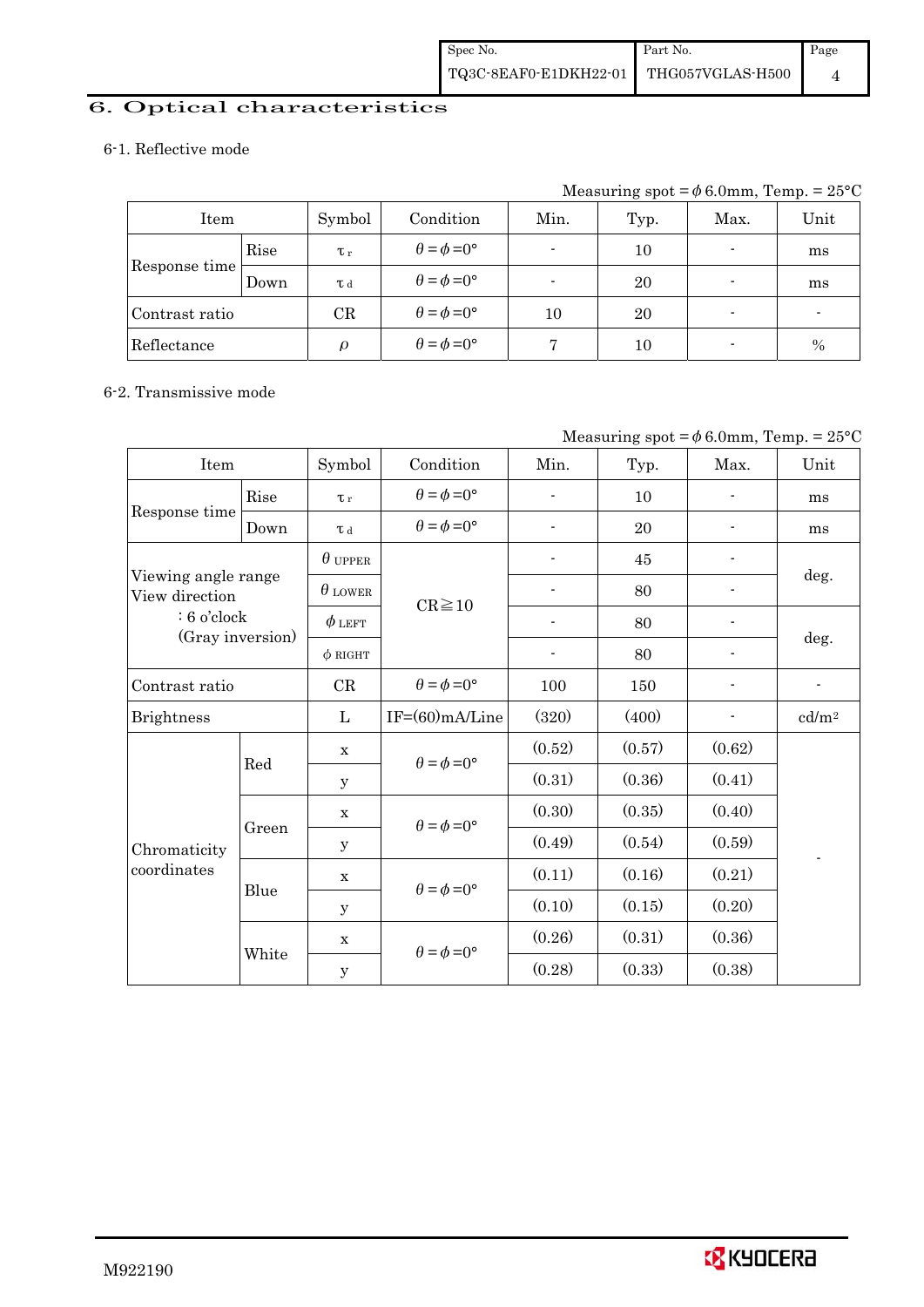### 6-3. Definition of Reflectance

$$
\rho \text{ (Reflectance)} = \frac{\text{Measured Reflection Brightness}}{\text{Reflection Brightness against Standard White Board}}
$$
 × 100%

### 6-4. Definition of Contrast(Reflective Mode)

$$
CR(Contrast) = \frac{Reference at all pixels "White" } {Reference at all pixels "Black" }
$$

### 6-5. Definition of Contrast(Transmissive mode)

$$
CR(Contrast) = \frac{Brightness \text{ at all pixels "White"}}{Brightness \text{ at all pixels "Black"}}
$$

### 6-6. Definition of response time



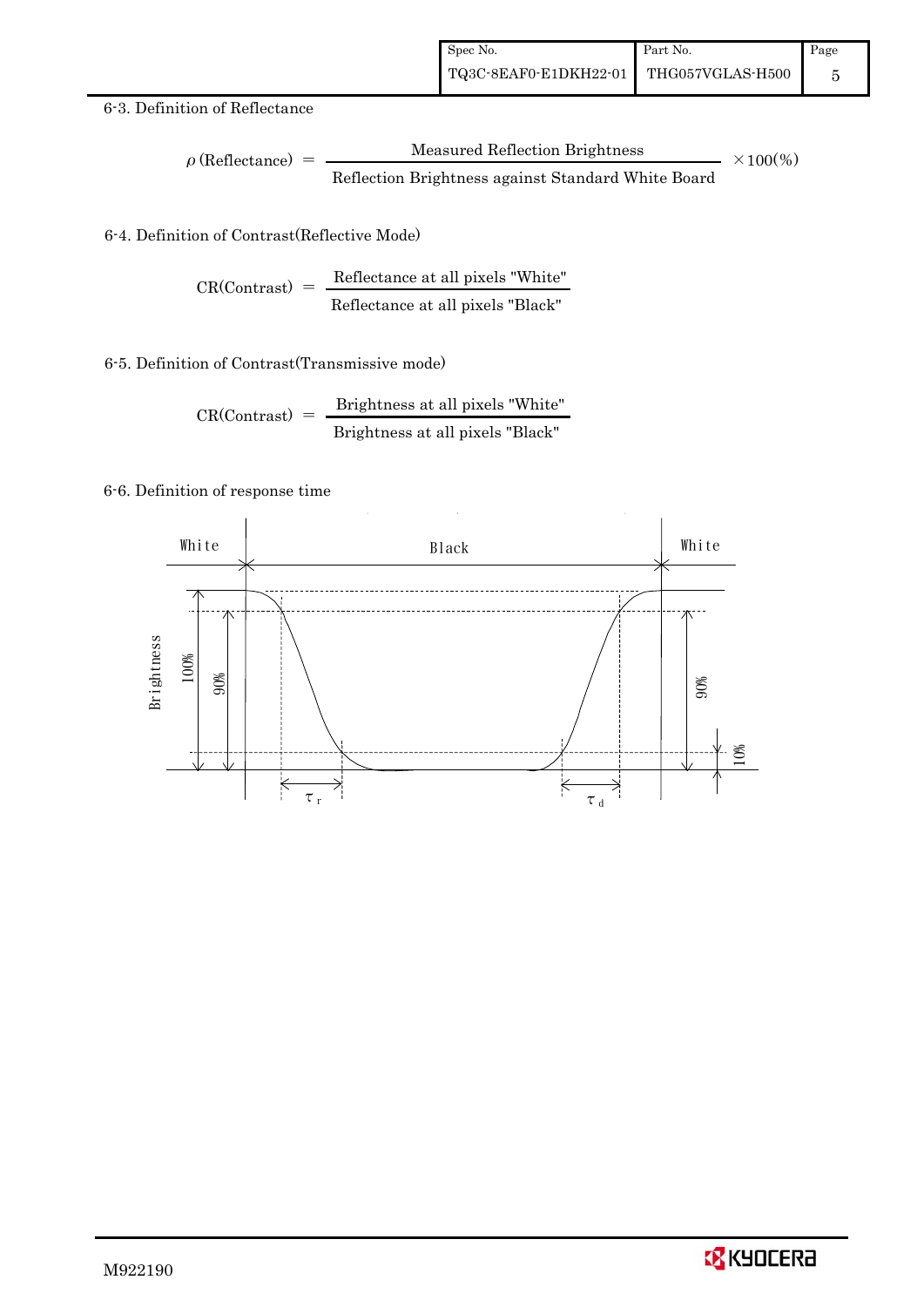

6-8. Brightness measuring points



- 1) Rating is defined on the average in the viewing area. (measured point  $1~$
- 2) Measured 30 minutes after the LED is powered on. (Ambient temp.  $= 25^{\circ}$ C)

6-9. Measurement method of reflecrtance



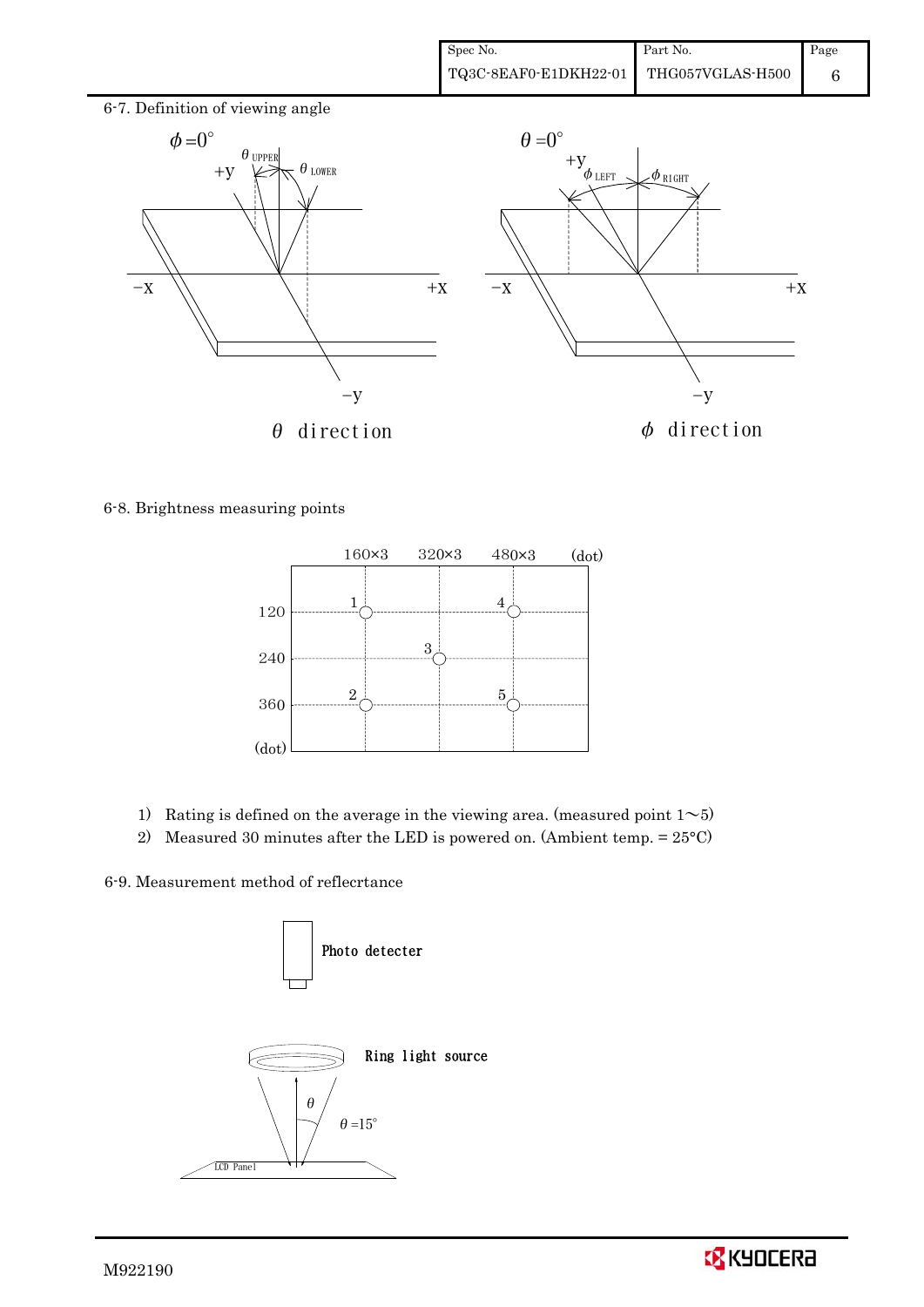# 7. Interface signals

| No.            | Symbol                   | Description                                                                      | I/O                      | Note         |
|----------------|--------------------------|----------------------------------------------------------------------------------|--------------------------|--------------|
| 1              | <b>GND</b>               | <b>GND</b>                                                                       |                          |              |
| $\overline{2}$ | CK                       | Clock signal for sampling each data signal                                       | $\rm I$                  |              |
| $\sqrt{3}$     | <b>H</b> <sub>SYNC</sub> | Horizontal synchronous signal (negative)                                         | $\mathbf I$              |              |
| $\overline{4}$ | <b>V</b> <sub>SYNC</sub> | Vertical synchronous signal (negative)                                           | $\mathbf I$              |              |
| $\overline{5}$ | <b>GND</b>               | <b>GND</b>                                                                       | $\overline{\phantom{a}}$ |              |
| $\overline{6}$ | R <sub>0</sub>           | RED data signal (LSB)                                                            | I                        |              |
| $\overline{7}$ | R1                       | RED data signal                                                                  | $\bf I$                  |              |
| $8\,$          | $\mathbf{R}2$            | RED data signal                                                                  | $\bf I$                  |              |
| 9              | R3                       | RED data signal                                                                  | $\mathbf I$              |              |
| 10             | R4                       | RED data signal                                                                  | $\overline{I}$           |              |
| 11             | R5                       | RED data signal (MSB)                                                            | $\bf I$                  |              |
| 12             | <b>GND</b>               | <b>GND</b>                                                                       | $\overline{\phantom{a}}$ |              |
| 13             | G <sub>0</sub>           | GREEN data signal (LSB)                                                          | $\bf I$                  |              |
| 14             | G <sub>1</sub>           | <b>GREEN</b> data signal                                                         | $\bf I$                  |              |
| 15             | G <sub>2</sub>           | GREEN data signal                                                                | $\mathbf I$              |              |
| 16             | G <sub>3</sub>           | GREEN data signal                                                                | I                        |              |
| 17             | G <sub>4</sub>           | <b>GREEN</b> data signal                                                         | I                        |              |
| 18             | G5                       | GREEN data signal (MSB)                                                          | I                        |              |
| 19             | <b>GND</b>               | <b>GND</b>                                                                       |                          |              |
| 20             | B <sub>0</sub>           | BLUE data signal (LSB)                                                           | I                        |              |
| 21             | B1                       | BLUE data signal                                                                 | I                        |              |
| 22             | B <sub>2</sub>           | BLUE data signal                                                                 | $\mathbf I$              |              |
| 23             | B <sub>3</sub>           | BLUE data signal                                                                 | $\bf I$                  |              |
| 24             | B4                       | BLUE data signal                                                                 | I                        |              |
| 25             | B5                       | BLUE data signal (MSB)                                                           | $\mathbf I$              |              |
| 26             | <b>GND</b>               | <b>GND</b>                                                                       | $\overline{\phantom{a}}$ |              |
| 27             | <b>ENAB</b>              | Signal to settle the horizontal display position (positive)                      | $\bf I$                  | 1)           |
| 28             | $V_{DD}$                 | 3.3V power supply                                                                | $\overline{a}$           |              |
| 29             | $V_{DD}$                 | 3.3V power supply                                                                | $\overline{\phantom{a}}$ |              |
| 30             | R/L                      | Horizontal display mode select signal<br>L: Normal, H: Left / Right reverse mode | $\mathbf{I}$             | $\mathbf{2}$ |
| 31             | U/D                      | Vertical display mode select signal<br>H: Normal, L: Up / Down reverse mode      | T                        | 2)           |
| 32             | NC                       | No connect                                                                       | $\overline{\phantom{a}}$ |              |
| 33             | <b>GND</b>               | <b>GND</b>                                                                       | $\overline{\phantom{a}}$ |              |

 LCD connector : IMSA-9632S-33Z02-GF1 (IRISO) Recommended matching FFC or FPC : 0.5mm pitch

- 
-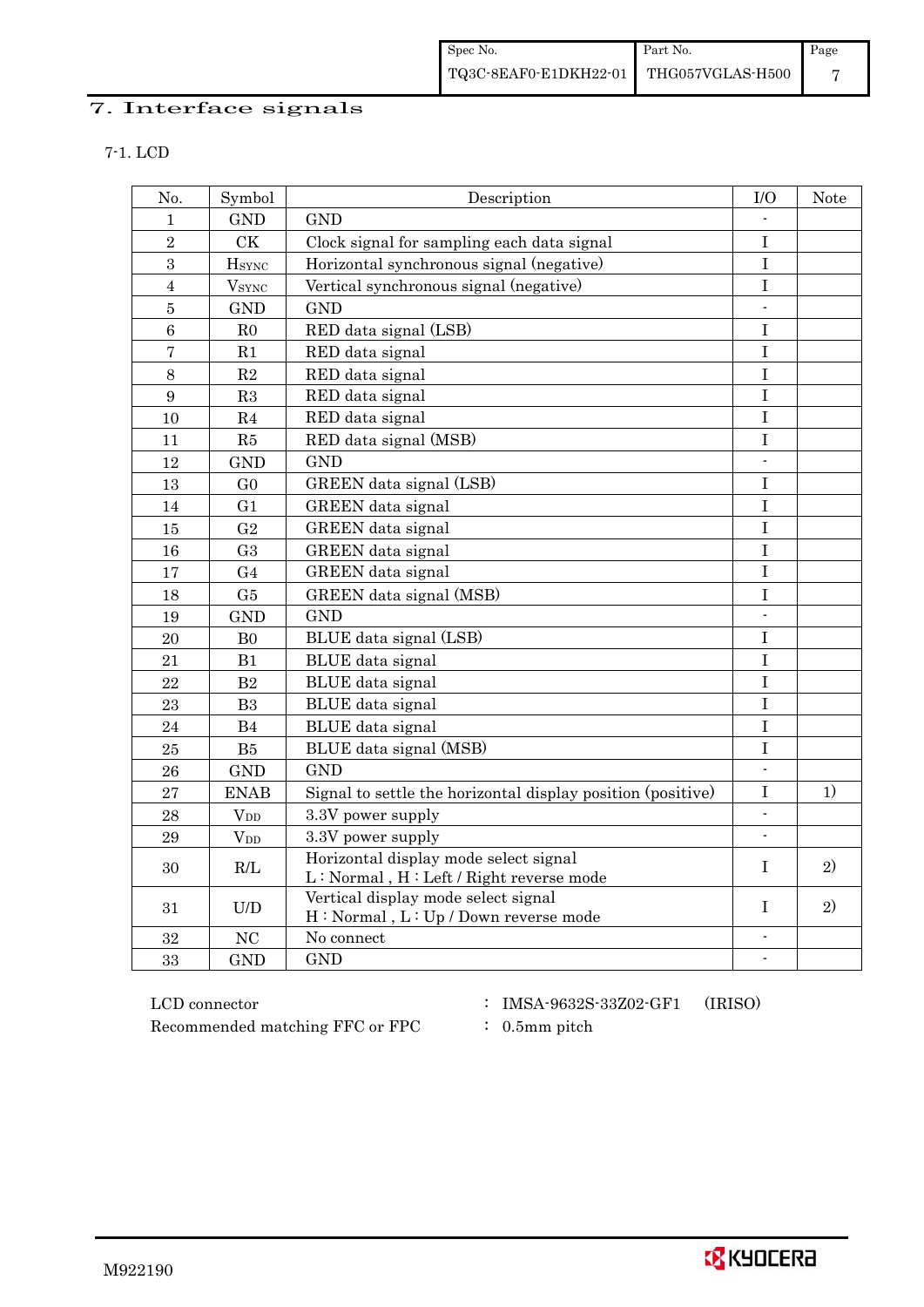| Spec No.              | Part No.         | Page |
|-----------------------|------------------|------|
| TQ3C-8EAF0-E1DKH22-01 | THG057VGLAS-H500 |      |

- 1) The horizontal display start timing is settled in accordance with a rising timing of ENAB signal. In case ENAB is fixed "Low", the horizontal start timing is determined. Don't keep ENAB "High" during operation.
- 2)



### 7-2.LED

| No.            | Symbol | Description |
|----------------|--------|-------------|
|                | AN1    | Anode 1     |
| $\overline{2}$ | AN2    | Anode 2     |
| 3              | CA1    | Cathode 1   |
|                | CA2    | Cathode 2   |

LCD side connector : PHR-4 (JST) Recommended matching connector : B4B-PH-SM4-TB (JST) : B4B-PH-SM4-TB(LF)(SN)  $(JST)\cdots (R \text{oHS} \text{ Compliant})$ : S4B-PH-SM4-TB (JST)

:  $S4B-PH-SM4-TB (LF)(SN)$  (JST) $\cdots$ (RoHS Compliant)

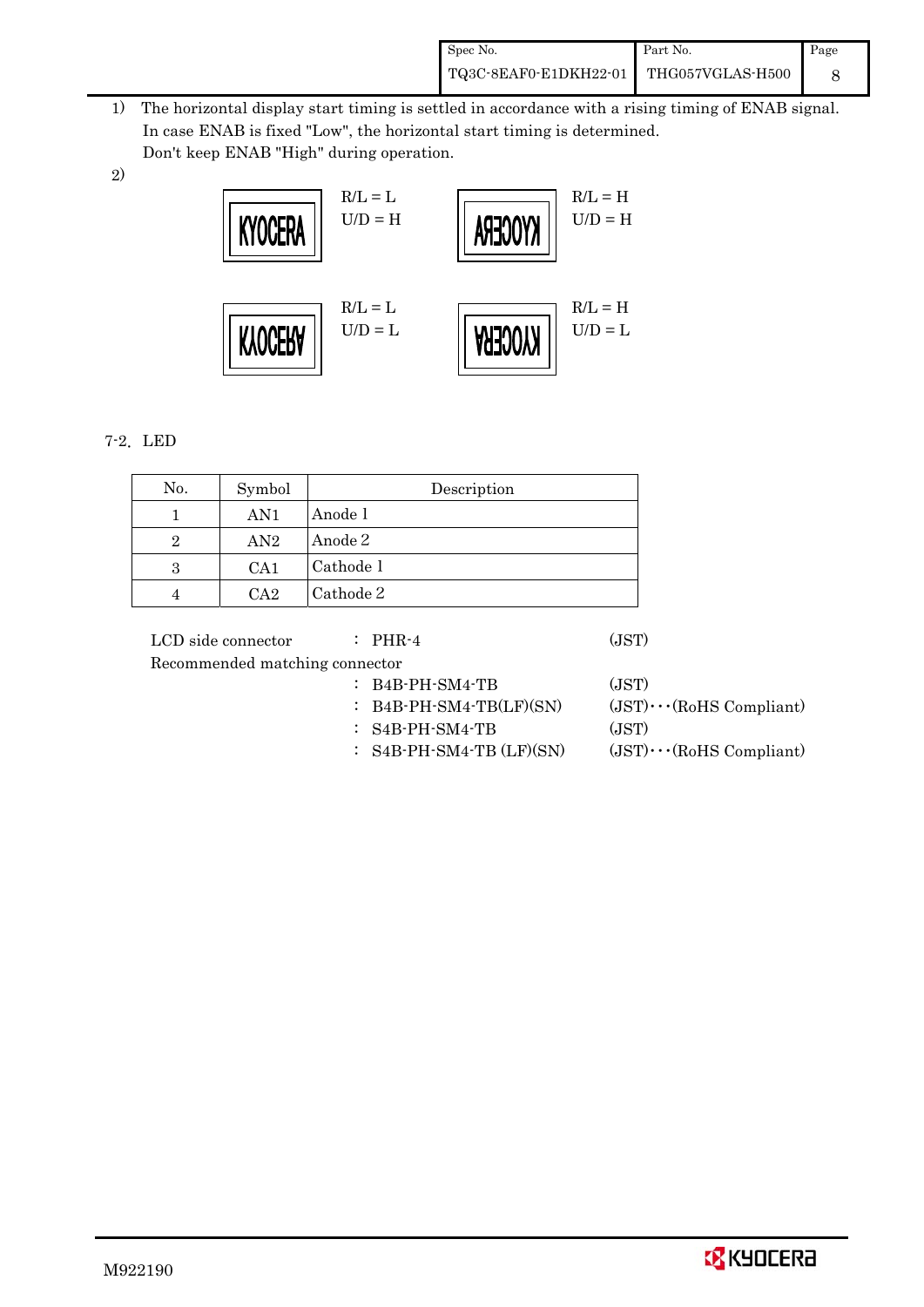## 8. Input timing characteristics

# Item Symbol Min Typ Max Unit Note Frequency 1/Tc  $-$  25.18 28.33 MHz Clock Duty ratio  $\begin{array}{|c|c|c|c|c|c|c|c|c|} \hline \end{array}$  Tch/Tc  $\begin{array}{|c|c|c|c|c|c|c|} \hline \end{array}$  60  $\begin{array}{|c|c|c|c|c|c|} \hline \end{array}$  % Set up time Tds 5 - - ns Data Hold time Tdh 10 - - ns  $30.0$   $31.8$   $\mu s$ Cycle TH Horizontal sync. Cycle TH 770 800 900 clock signal Pulse width  $THp \mid 2 \mid 96 \mid 200 \mid clock$ Cycle TV 515 525 560 line Vertical sync. signal Pulse width TVp 2 - 34 line Horizontal display period THd 640 640 clock Hsync,-Clock phase difference  $\vert$  THc  $\vert$  10  $\vert$  - Tc-10  $\vert$  ns Hsync-Vsync. phase difference  $\vert$  TVh  $\vert$  Tc  $\vert$  - TH-THp ns Vertical sync. signal start position  $\begin{array}{|c|c|c|c|c|c|c|c|c|} \hline \text{V} & \text{TVs} & 34 & \text{line} \end{array}$  line Vertical display period  $\overline{Y}$  TVd  $\overline{480}$  line

### 8-1. Timing characteristics

1) In case of lower frequency, the deterioration of the display quality, flicker etc., may occur.

### 8-2. Horizontal display position

| Item                                               |             | Symbol         | Min | Typ | Max     | Unit  | Note |
|----------------------------------------------------|-------------|----------------|-----|-----|---------|-------|------|
|                                                    | Set up time | $\mathrm{Tes}$ | Ð   |     | $Tc-10$ | ns    |      |
| Enable signal                                      | Pulse width | Tep            | 2   | 640 | TH-10   | clock |      |
| H <sub>SYNC</sub> - Enable signal phase difference |             | The            | 44  |     | 104     | clock |      |

1) When ENAB is fixed at "Low", the display starts from the data of C104(clock) as shown in 8-5.

2) The horizontal display position is determined by ENAB signal.

### 8-3. Vertical display position

- 1) The vertical display position (TVs) is 34th line.
- 2) ENAB signal is independent of vertical display position.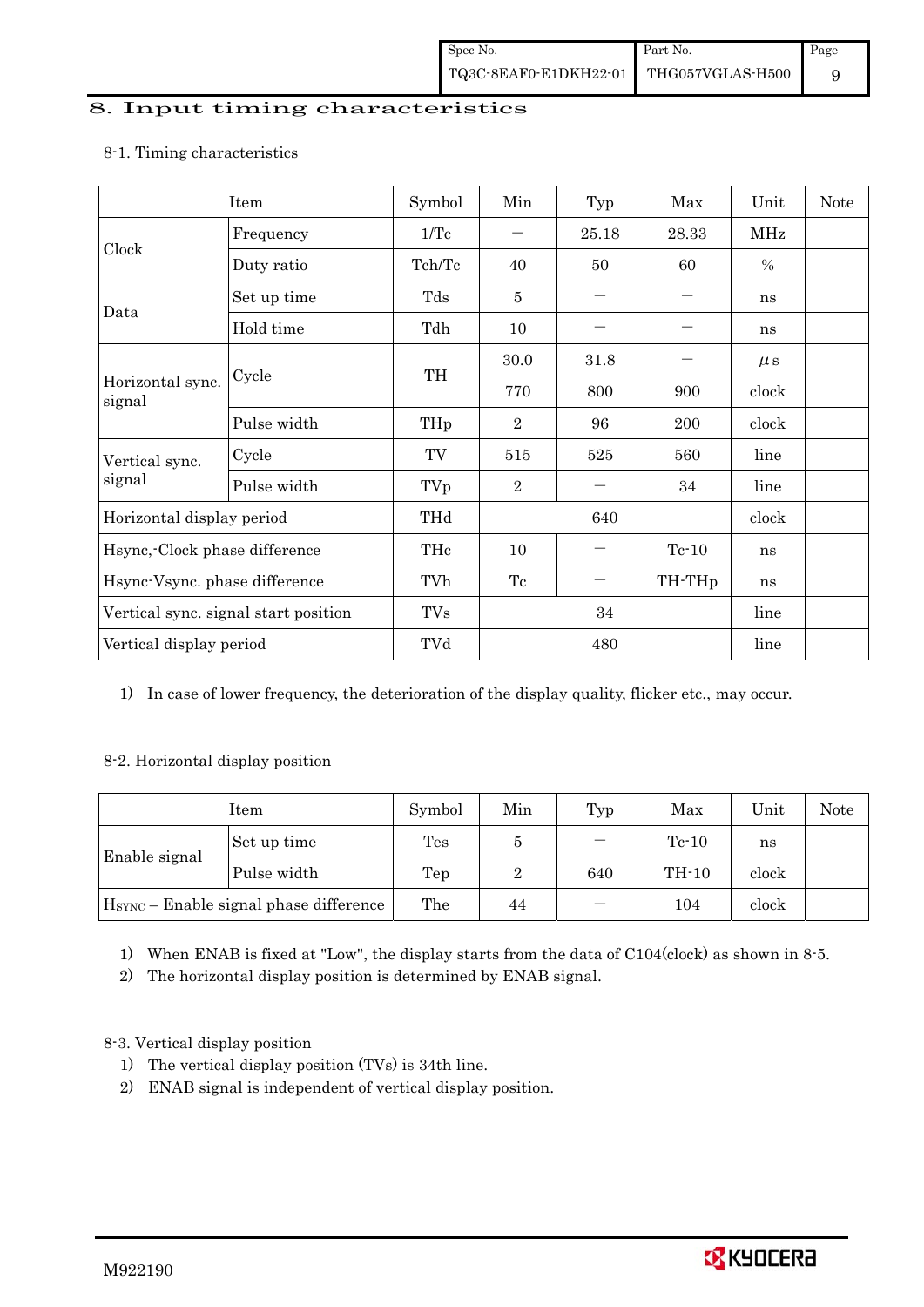#### 8-4. Input Data Signals and Display position on the screen



#### 8-5. Input timing characteristics



- 1) When ENAB is fixed at "Low", the display starts from the data of C104(Clock).
- 2) The vertical display position(TVs) is fixed at 34th line.

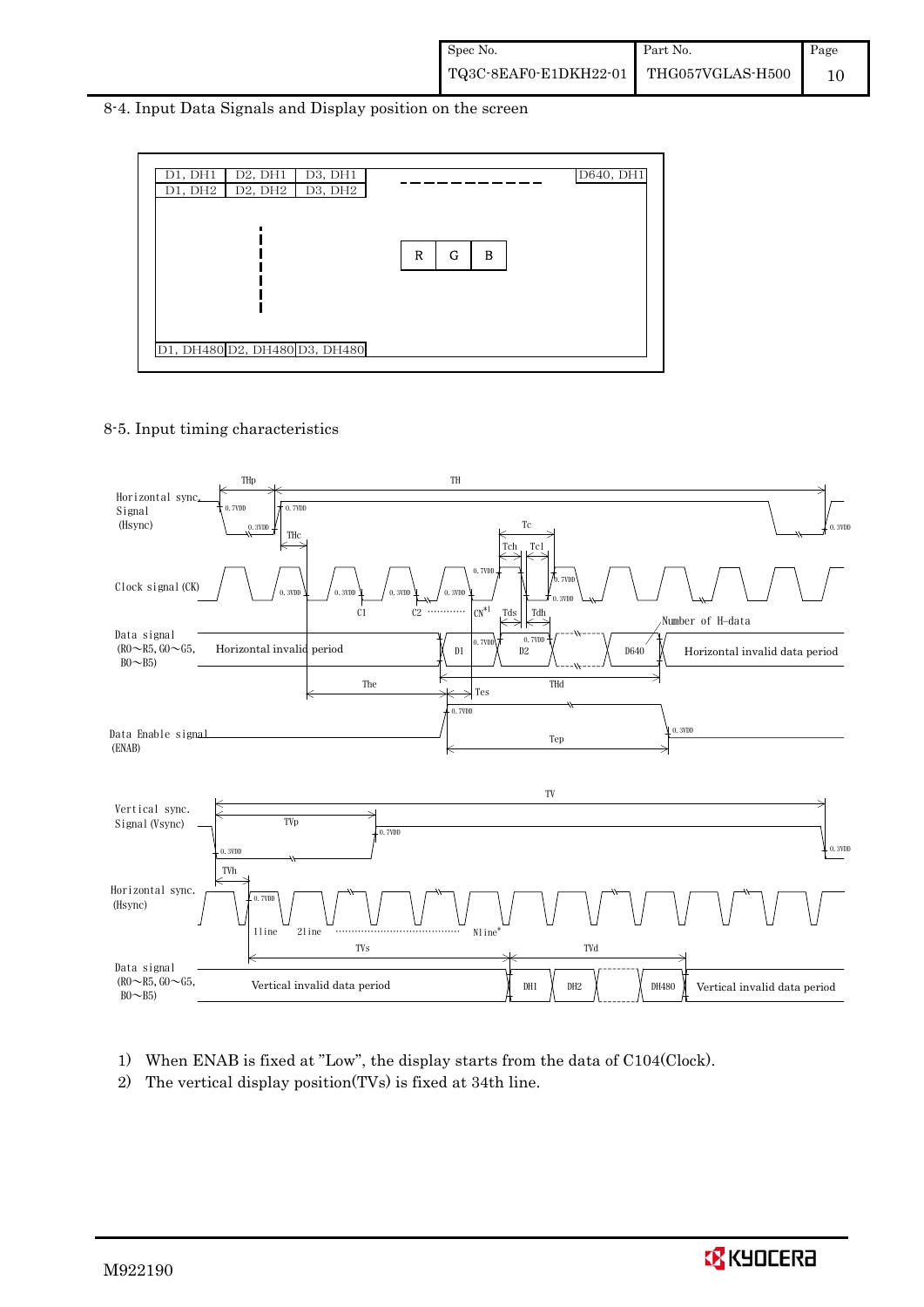### 9. Backlight characteristics

| Item                |        | Symbol | Min.           | Typ.     | Max.           | Unit | Note                               |
|---------------------|--------|--------|----------------|----------|----------------|------|------------------------------------|
| Forward current     | 1)     | ΙF     | $\blacksquare$ | (60)     | $\blacksquare$ | mA   | Ta= $-20\sim70$ °C                 |
|                     |        |        |                | (18.9)   | (22.1)         | V    | IF= $(60)$ mA, Ta= $-20^{\circ}$ C |
| Forward voltage     | 1)     | VF     |                | (18.0)   | (21.2)         | V    | IF= $(60)$ mA, Ta= $25^{\circ}$ C  |
|                     |        |        |                | (17.5)   | (20.6)         | V    | IF= $(60)$ mA, Ta= $70^{\circ}$ C  |
| Operating life time | 2), 3) | T      |                | (50,000) |                | h    | IF= $(60)$ mA, Ta= $25^{\circ}$ C  |

1) For each "AN-CA"

2) When brightness decrease 50% of minimum brightness.

3) Life time is estimated data.(Condition : IF=(60)mA, Ta=25℃ in chamber).

4) An input current below (TBD)mA may reduce the brightness uniformity of the LED backlight. This is because the amount of light from each LED chip is different. Therefore, please evaluate carefully before finalizing the input current.

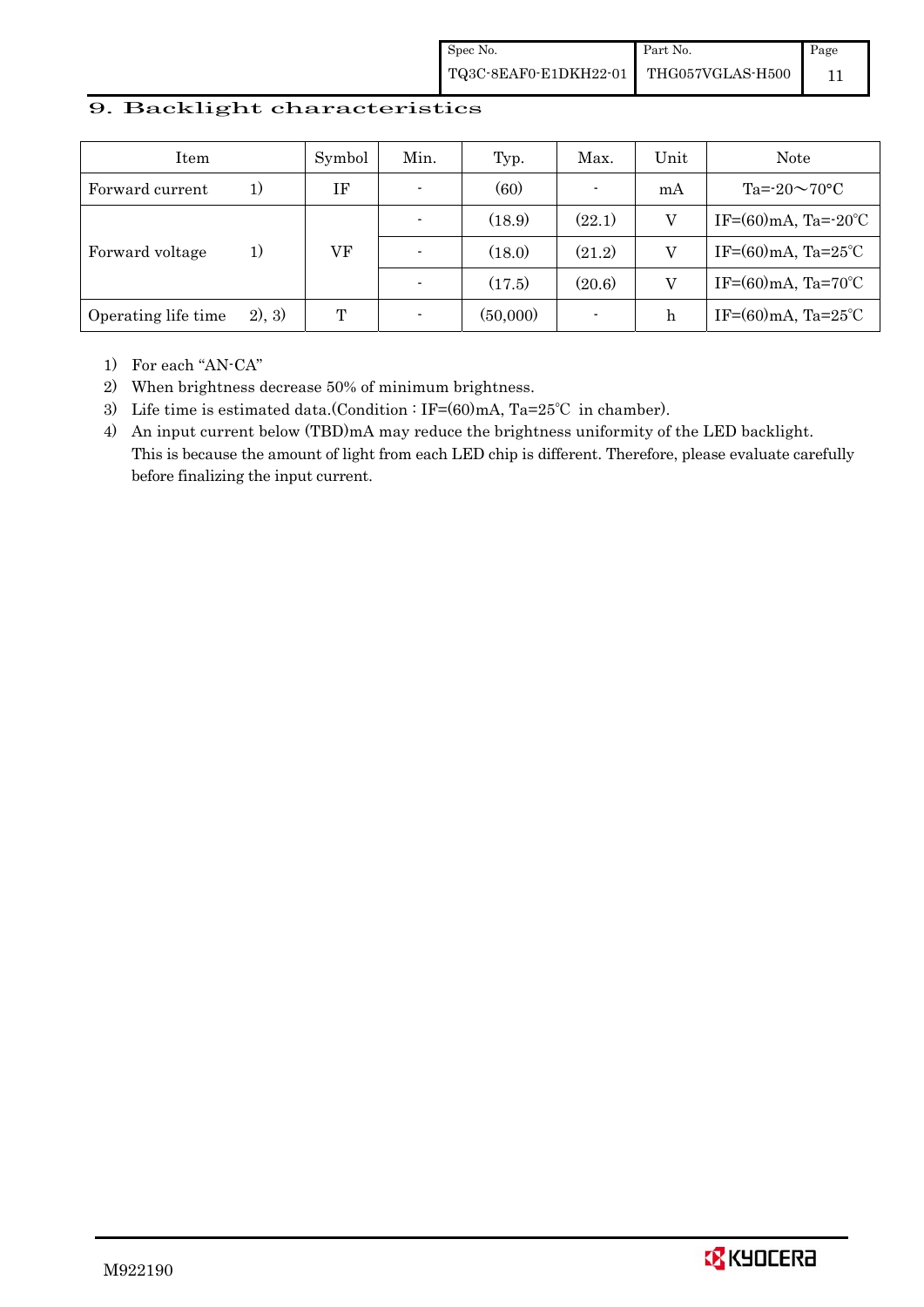### 10. Lot number identification

The lot number shall be indicated on the back of the backlight case of each LCD.

THG057VGLAS-H500 -  $\Box$  $\Box$   $\Box$   $\Box$  MADE IN  $\Box$  $\Box$  $\Box$  $\Box$  $\downarrow \downarrow \quad \downarrow \quad \downarrow \qquad \qquad \downarrow$  $1 \ 2 \ 3 \ 4$  5

- No1. No5. above indicate
	- 1. Year code
		- 2. Month code
		- 3. Date
		- 4. Version Number
	- 5. Country of origin (Japan or China)

| Year | 2009 | 2010 | 2011 | 2012 | 2013 | 2014 |
|------|------|------|------|------|------|------|
| Code |      |      |      |      |      |      |

| Month | Jan. | Feb. | Mar. | Apr. | May | Jun. |
|-------|------|------|------|------|-----|------|
| Code  |      |      |      |      |     |      |

| Month      | Jul. | Aug. | Sep. | Oct. | Nov. | $\operatorname{Dec.}$ |
|------------|------|------|------|------|------|-----------------------|
| $\rm Code$ |      |      |      | ∡⊾   |      |                       |

#### 11. Warranty

#### 11-1. Incoming inspection

Please inspect the LCD within one month after your receipt.

#### 11-2. Production warranty

 Kyocera warrants its LCD's for a period of 12 months from the ship date. Kyocera shall, by mutual agreement, replace or re-work defective LCD's that are shown to be Kyocera's responsibility.

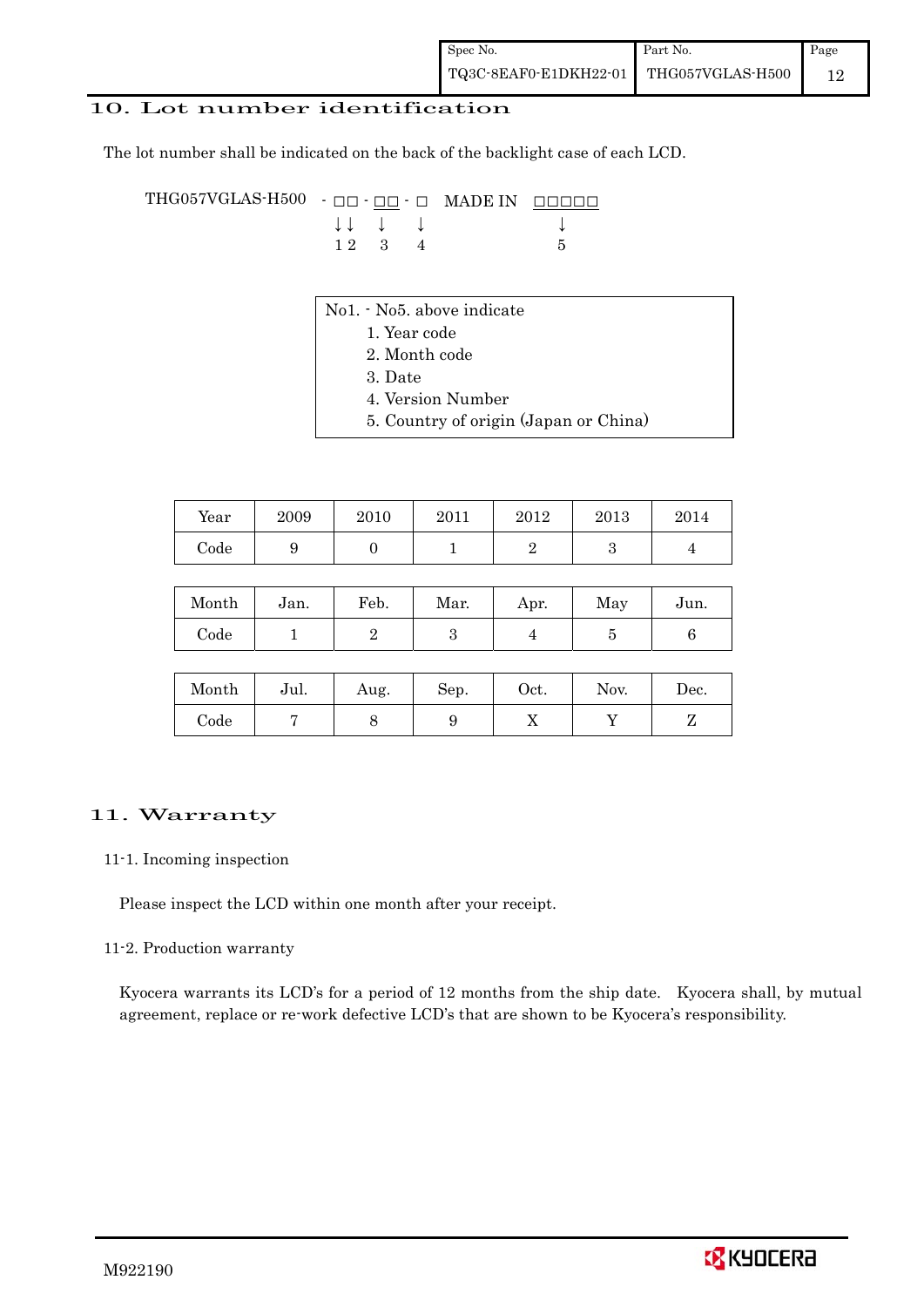### 12. Precautions for use

- 12-1. Installation of the LCD
- 1) The LCD has a grounding hole. Please ground the LCD to prevent noise and to stabilize its performance as circumstances demand.



- 2) A transparent protection plate shall be added to protect the LCD and its polarizer
- 3) The LCD shall be installed so that there is no pressure on the LSI chips.
- 4) The LCD shall be installed flat, without twisting or bending.
- 5) Please design the housing window so that its edges are between the active area and the effective area of the LCD screen.
- 6) Please refer to the following our recommendable value of Clamp-down torque when installing. Clamp-down torque :  $0.32\pm0.03$ N·m

 Please set up 'SPEED-LOW', 'SOFT START-SLOW' when using electric driver. Recommendable screw JIS tapping screw two types nominal dia.3.0mm installing boss hole depth 3.5±0.5mm<br>Please be careful not to use high torque which may damage LCD in installation.

7) A transparent protection sheet is attached to the polarizer. Please remove the protection film slowly before use, paying attention to static electricity.

12-2. Static electricity

- 1) Since CMOS ICs are mounted directly onto the LCD glass, protection from static electricity is required.
- 2) Workers should use body grounding. Operator should wear ground straps.

12-3. LCD operation

1) The LCD shall be operated within the limits specified. Operation at values outside of these limits may shorten life, and/or harm display images.

12-4. Storage

- 1) The LCD shall be stored within the temperature and humidity limits specified. Store in a dark area, and protect the LCD from direct sunlight or fluorescent light.
- 2) Always store the LCD so that it is free from external pressure onto it.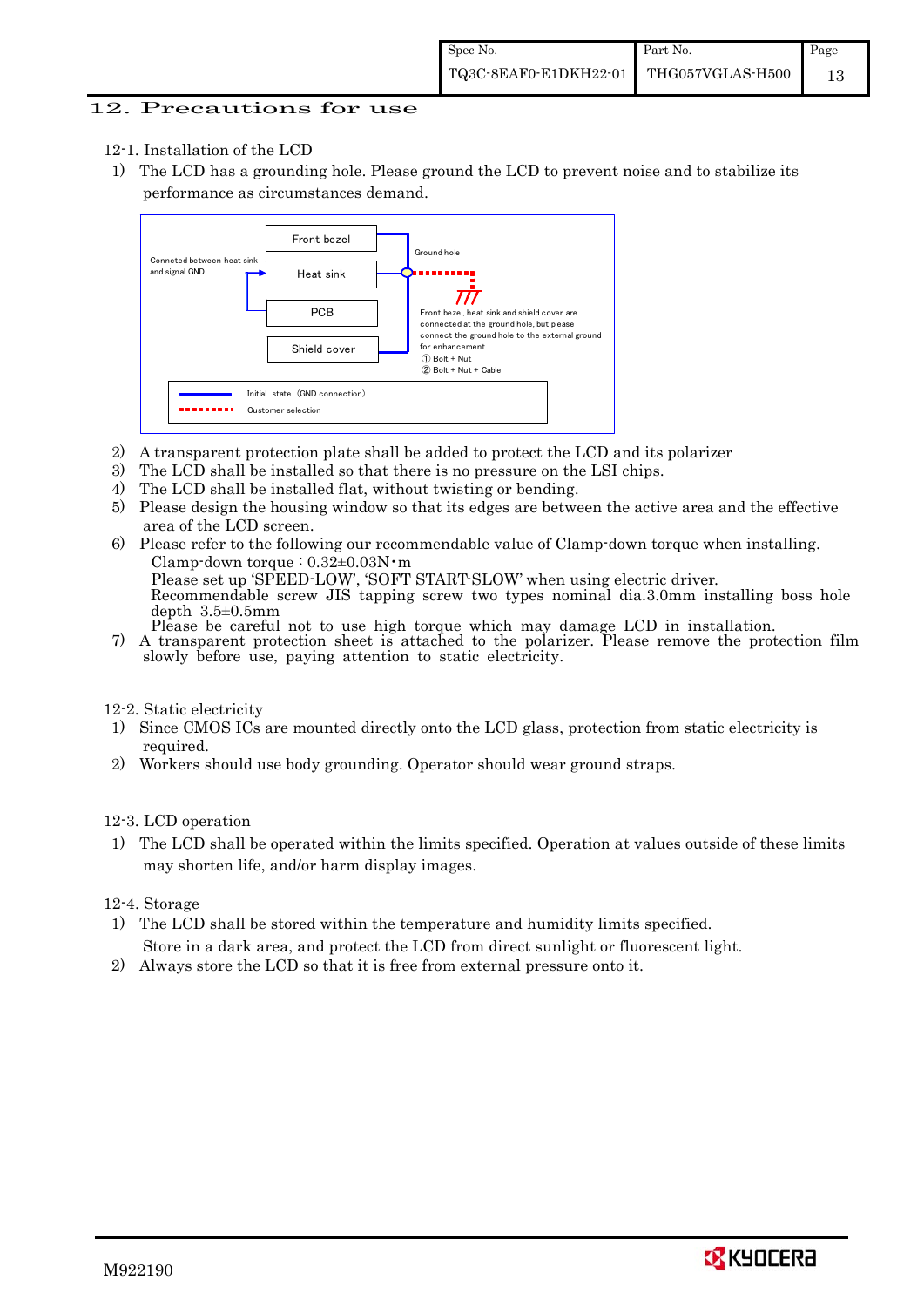### 12-5. Usage

- 1) DO NOT store in a high humidity environment for extended periods. Polarizer degradation bubbles, and/or peeling off of the polarizer may result.
- 2) The front polarizer is easily scratched or damaged. Prevent touching it with any hard material, and from being pushed or rubbed.
- 3) The LCD screen may be cleaned by wiping the screen surface with a soft cloth or cotton pad using a little Ethanol.
- 4) Water may cause damage or discoloration of the polarizer. Clean condensation or moisture from any source immediately.
- 5) Always keep the LCD free from condensation during testing. Condensation may permanently spot or stain the polarizer.
- 6) Do not pull the LED lead wires and do not bend the root of the wires. Housing should be designed to protect LED lead wires from external stress.
- 7) Do not disassemble LCD because it will result in damage.
- 8) This Kyocera LCD has been specifically designed for use in general electronic devices, but not for use in a special environment such as usage in an active gas. Hence, when the LCD is supposed to be used in a special environment, evaluate the LCD thoroughly beforehand and do not expose the LCD to chemicals such as an active gas.
- 9) Please do not use solid-base image pattern for long hours because a temporary afterimage may appear. We recommend using screen saver etc. in cases where a solid-base image pattern must be used.
- 10) Liquid crystal may leak when the LCD is broken. Be careful not to let the fluid go into your eyes and mouth. In the case the fluid touches your body; rinse it off right away with water and soap.

| Test item                            | Test condition                                                                                       | Test time |                                                            | Judgement                                                                  |
|--------------------------------------|------------------------------------------------------------------------------------------------------|-----------|------------------------------------------------------------|----------------------------------------------------------------------------|
| High temp.<br>atmosphere             | $80^{\circ}$ C                                                                                       | 240h      | Display function<br>Display quality<br>Current consumption | $\therefore$ No defect<br>$\therefore$ No defect<br>$\therefore$ No defect |
| Low temp.<br>atmosphere              | $-30^{\circ}$ C                                                                                      | 240h      | Display function<br>Display quality<br>Current consumption | $\therefore$ No defect<br>$\therefore$ No defect<br>$\therefore$ No defect |
| High temp.<br>humidity<br>atmosphere | $40^{\circ}$ C 90% RH                                                                                | 240h      | Display function<br>Display quality<br>Current consumption | : No defect<br>$\therefore$ No defect<br>$: No$ defect                     |
| Temp. cycle                          | $-30\degree C$<br>0.5 <sub>h</sub><br>R.T.<br>0.5 <sub>h</sub><br>$80^{\circ}$ C<br>0.5 <sub>h</sub> | 10cycles  | Display function<br>Display quality<br>Current consumption | $\therefore$ No defect<br>$\therefore$ No defect<br>$\therefore$ No defect |
| High temp.<br>operation              | $70^{\circ}$ C                                                                                       | 500h      | Display function<br>Display quality<br>Current consumption | $\therefore$ No defect<br>$\therefore$ No defect<br>$: No$ defect          |

# 13. Reliability test data

1) Each test item uses a test LCD only once. The tested LCD is not used in any other tests.

- 2) The LCD is tested in circumstances in which there is no condensation.
- 3) The reliability test is not an out-going inspection.
- 4) The result of the reliability test is for your reference purpose only. The reliability test is conducted only to examine the LCD's capability.

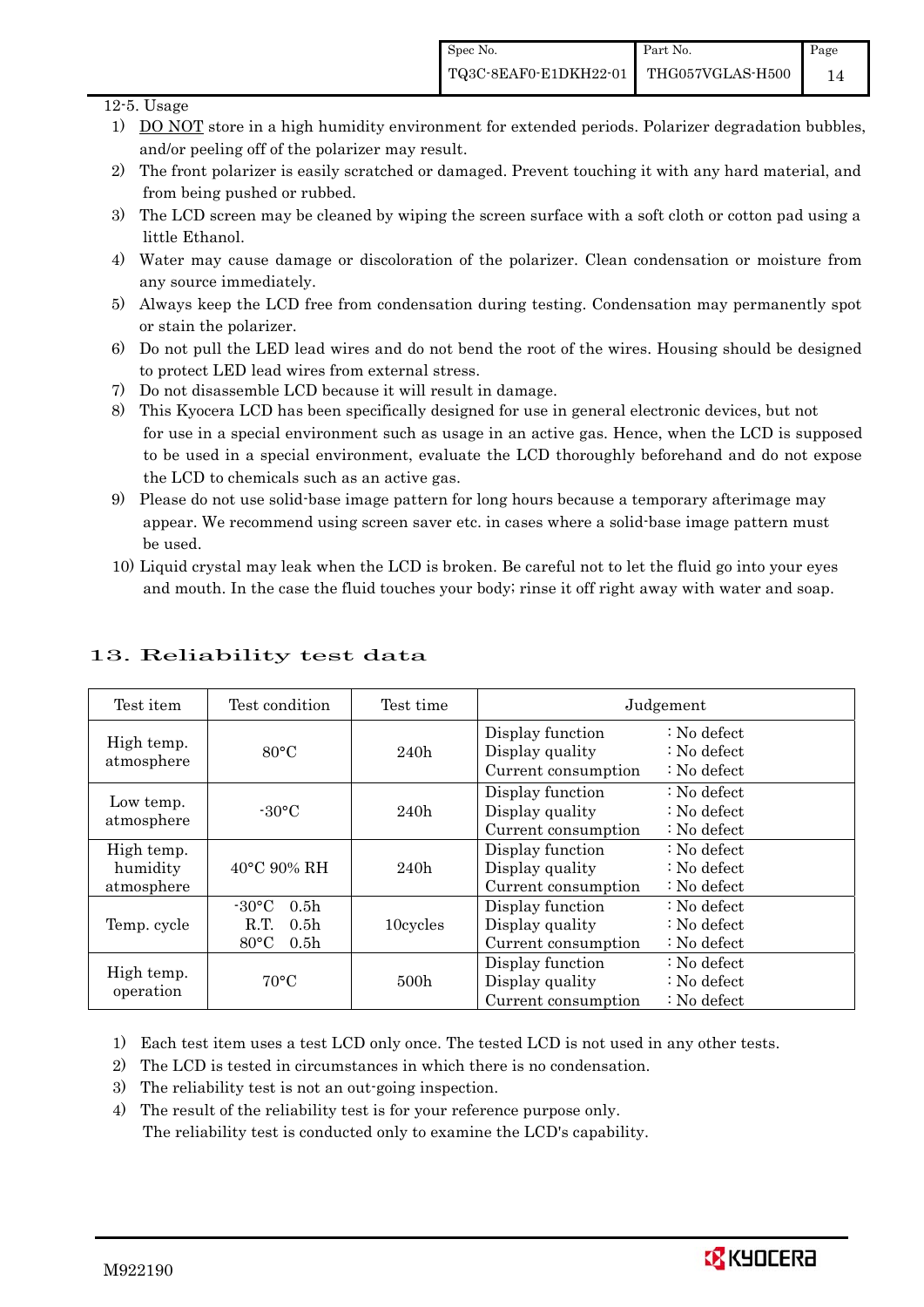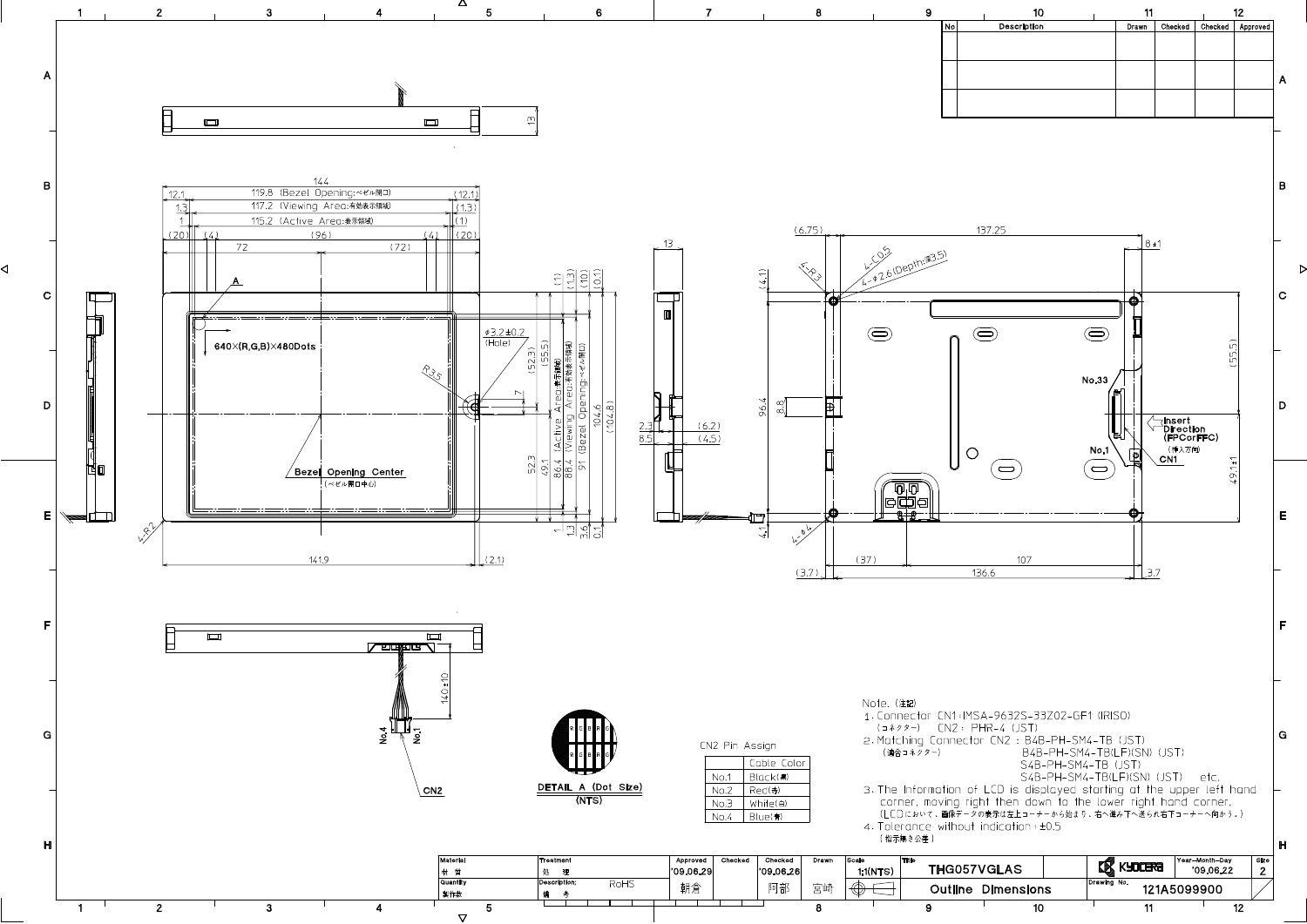| Spec No. | TQ3C-8EAF0-E2DKH22-00 |
|----------|-----------------------|
| Date     | July 8, 2009          |

# KYOCERA INSPECTION STANDARD

# TYPE : THG057VGLAS-H500

## KYOCERA CORPORATION KAGOSHIMA HAYATO PLANT LCD DIVISION

| Original     |          | Designed by $:$ Engineering dept. | Confirmed by $:QA$ dept. |                                      |          |
|--------------|----------|-----------------------------------|--------------------------|--------------------------------------|----------|
| Issue Date   | Prepared | Checked                           | Approved                 | $\rm Checked$                        | Approved |
| July 8, 2009 | Meano    |                                   |                          | If Yamazaki H. Tokune H J. Sakaguchi | X        |

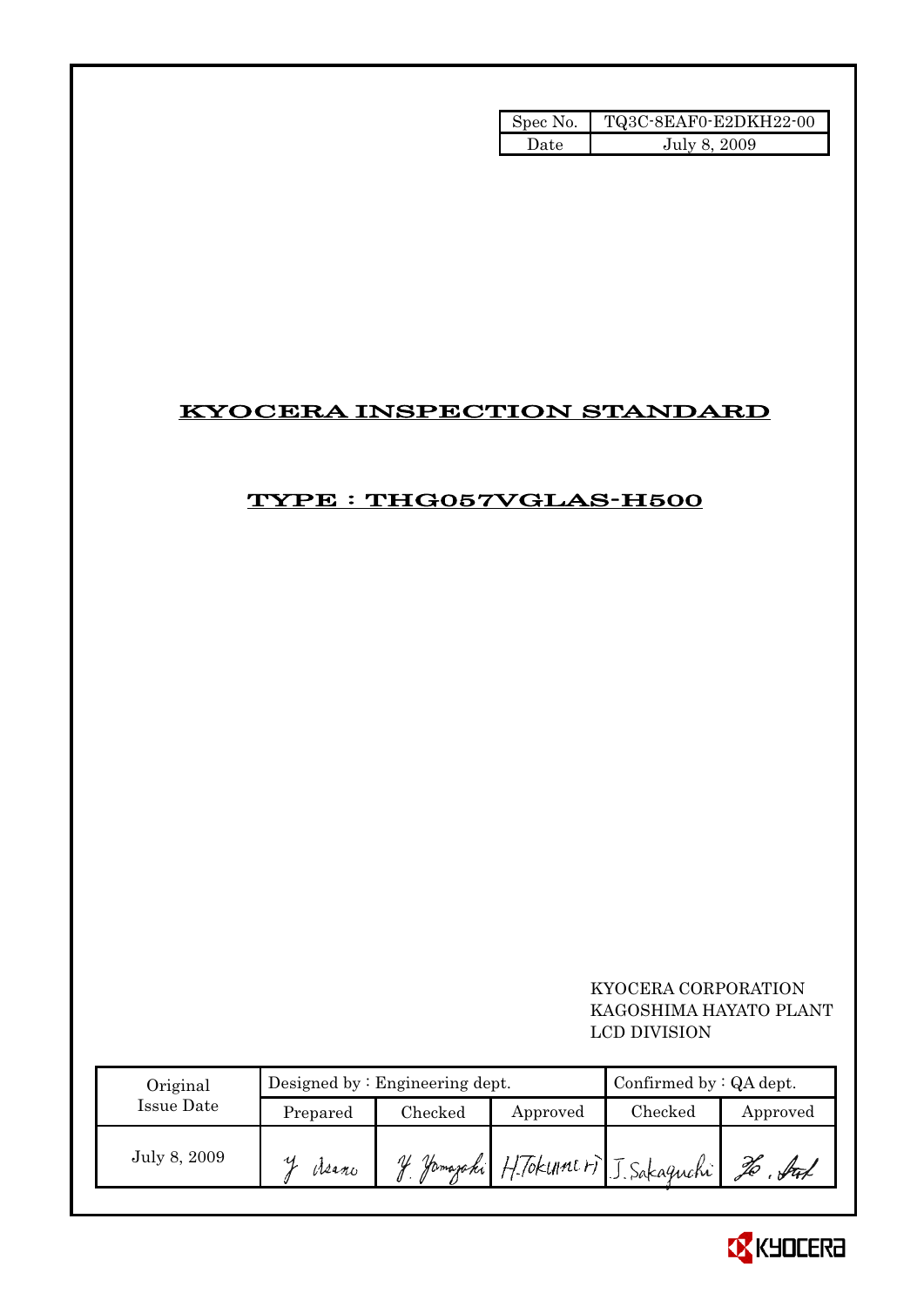| Spec No.              | Part No.         | Page |
|-----------------------|------------------|------|
| TQ3C-8EAF0-E2DKH22-00 | THG057VGLAS-H500 |      |

|             |             |                                 | Revision record |                         |               |          |
|-------------|-------------|---------------------------------|-----------------|-------------------------|---------------|----------|
|             |             | Designed by : Engineering dept. |                 | Confirmed by : QA dept. |               |          |
| $\rm{Date}$ |             | Prepared                        | Checked         | ${\Large\bf Approved}$  | $\rm Checked$ | Approved |
|             |             |                                 |                 |                         |               |          |
|             |             |                                 |                 |                         |               |          |
| Rev.No.     | $\rm{Date}$ | Page                            |                 | Descriptions            |               |          |
|             |             |                                 |                 |                         |               |          |
|             |             |                                 |                 |                         |               |          |
|             |             |                                 |                 |                         |               |          |
|             |             |                                 |                 |                         |               |          |
|             |             |                                 |                 |                         |               |          |
|             |             |                                 |                 |                         |               |          |
|             |             |                                 |                 |                         |               |          |
|             |             |                                 |                 |                         |               |          |
|             |             |                                 |                 |                         |               |          |
|             |             |                                 |                 |                         |               |          |
|             |             |                                 |                 |                         |               |          |
|             |             |                                 |                 |                         |               |          |
|             |             |                                 |                 |                         |               |          |
|             |             |                                 |                 |                         |               |          |
|             |             |                                 |                 |                         |               |          |
|             |             |                                 |                 |                         |               |          |
|             |             |                                 |                 |                         |               |          |
|             |             |                                 |                 |                         |               |          |
|             |             |                                 |                 |                         |               |          |
|             |             |                                 |                 |                         |               |          |
|             |             |                                 |                 |                         |               |          |
|             |             |                                 |                 |                         |               |          |
|             |             |                                 |                 |                         |               |          |
|             |             |                                 |                 |                         |               |          |
|             |             |                                 |                 |                         |               |          |
|             |             |                                 |                 |                         |               |          |
|             |             |                                 |                 |                         |               |          |
|             |             |                                 |                 |                         |               |          |
|             |             |                                 |                 |                         |               |          |
|             |             |                                 |                 |                         |               |          |
|             |             |                                 |                 |                         |               |          |
|             |             |                                 |                 |                         |               |          |
|             |             |                                 |                 |                         |               |          |
|             |             |                                 |                 |                         |               |          |
|             |             |                                 |                 |                         |               |          |

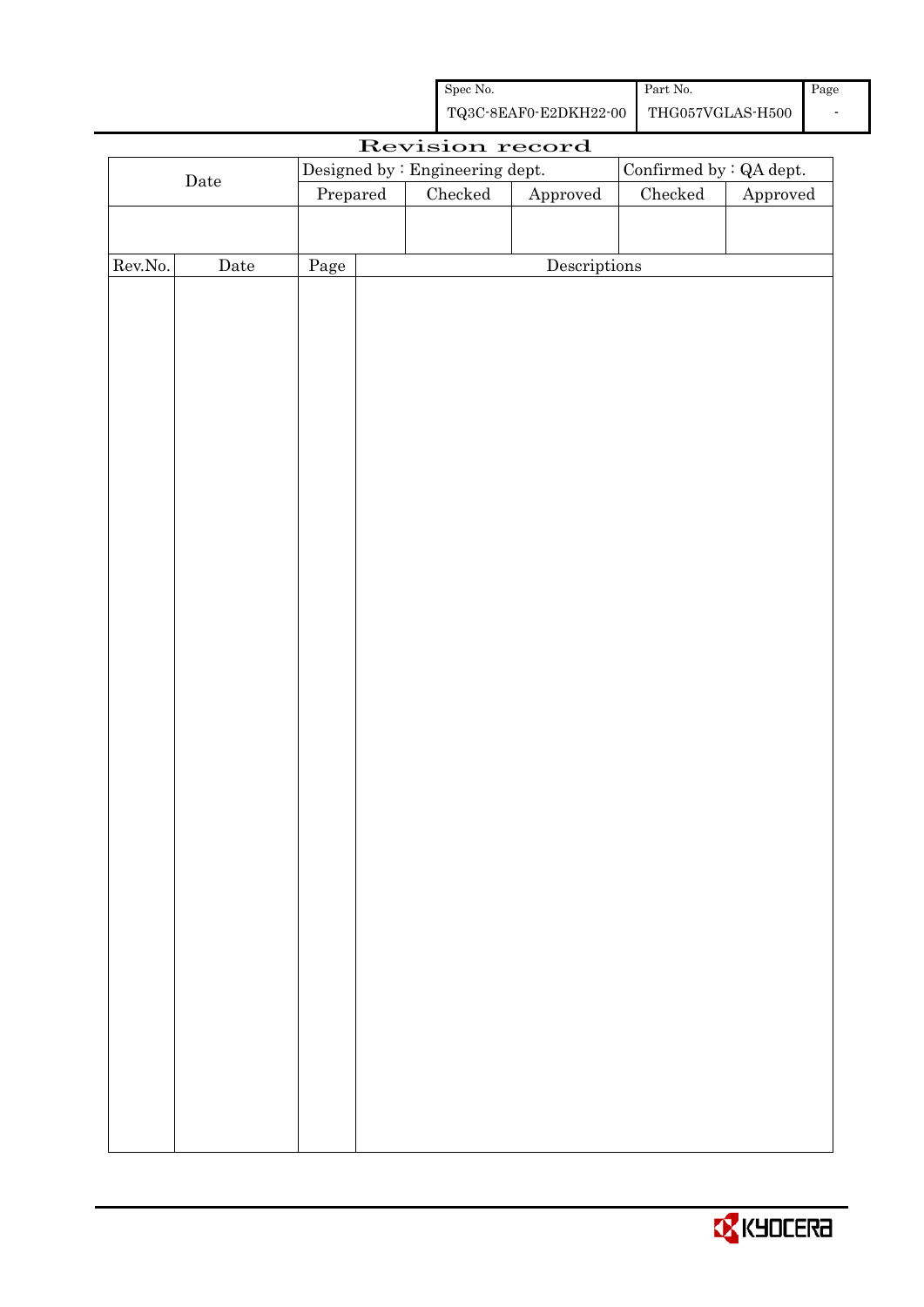|                   | Visuals specification |
|-------------------|-----------------------|
| $1$ $N_{\rm LLL}$ |                       |

| 1) Note         |                                                                                          |                                                                                        |                                                           |  |  |  |  |
|-----------------|------------------------------------------------------------------------------------------|----------------------------------------------------------------------------------------|-----------------------------------------------------------|--|--|--|--|
|                 | Note                                                                                     |                                                                                        |                                                           |  |  |  |  |
| General         | Customer identified anomalies not defined within this inspection standard shall be<br>1. |                                                                                        |                                                           |  |  |  |  |
|                 | reviewed by Kyocera, and an additional standard shall be determined by mutual            |                                                                                        |                                                           |  |  |  |  |
|                 | consent.                                                                                 |                                                                                        |                                                           |  |  |  |  |
|                 | 2.                                                                                       | This inspection standard about the image quality shall be applied to any defect within |                                                           |  |  |  |  |
|                 |                                                                                          | the effective viewing area and shall not be applicable to outside of the area.         |                                                           |  |  |  |  |
|                 |                                                                                          |                                                                                        |                                                           |  |  |  |  |
|                 | 3.                                                                                       | Inspection conditions                                                                  |                                                           |  |  |  |  |
|                 | Luminance                                                                                |                                                                                        | : 500 Lux min.                                            |  |  |  |  |
|                 |                                                                                          | Inspection distance                                                                    | $\div$ 300 mm.                                            |  |  |  |  |
|                 | Temperature                                                                              |                                                                                        | : 25 $\pm$ 5°C                                            |  |  |  |  |
|                 | Direction                                                                                |                                                                                        | : Directly above                                          |  |  |  |  |
| Definition of   | Dot defect                                                                               | Bright dot defect                                                                      | The dot is constantly "on" when power applied to the      |  |  |  |  |
| inspection item |                                                                                          |                                                                                        | LCD, even when all "Black" data sent to the screen.       |  |  |  |  |
|                 |                                                                                          |                                                                                        | Inspection tool: 5% Transparency neutral density filter.  |  |  |  |  |
|                 |                                                                                          |                                                                                        | Count dot: If the dot is visible through the filter.      |  |  |  |  |
|                 |                                                                                          |                                                                                        | Don't count dot: If the dot is not visible through the    |  |  |  |  |
|                 |                                                                                          |                                                                                        | filter.                                                   |  |  |  |  |
|                 |                                                                                          |                                                                                        | <b>GBRGBRGB</b>                                           |  |  |  |  |
|                 |                                                                                          |                                                                                        | $RGBRGBRGB$                                               |  |  |  |  |
|                 |                                                                                          |                                                                                        | dot defect<br>$RGBRGBRGB$                                 |  |  |  |  |
|                 |                                                                                          | Black dot defect                                                                       | The dot is constantly "off" when power applied to the     |  |  |  |  |
|                 |                                                                                          |                                                                                        | LCD, even when all "White" data sent to the screen.       |  |  |  |  |
|                 |                                                                                          | Adjacent dot                                                                           | Adjacent dot defect is defined as two or more bright dot  |  |  |  |  |
|                 |                                                                                          |                                                                                        | defects or black dot defects.                             |  |  |  |  |
|                 |                                                                                          |                                                                                        |                                                           |  |  |  |  |
|                 |                                                                                          |                                                                                        | RGBRGBRGB                                                 |  |  |  |  |
|                 |                                                                                          |                                                                                        | $R$ G $B$ R $G$ B $R$ G $B$<br>dot defect                 |  |  |  |  |
|                 |                                                                                          |                                                                                        | RGBRGBRGB                                                 |  |  |  |  |
|                 | External                                                                                 | Bubble, Scratch,                                                                       | Visible operating (all pixels "Black" or "White") and non |  |  |  |  |
|                 | inspection                                                                               | Foreign particle                                                                       | operating.                                                |  |  |  |  |
|                 |                                                                                          | (Polarizer, Cell,                                                                      |                                                           |  |  |  |  |
|                 |                                                                                          | Backlight)                                                                             |                                                           |  |  |  |  |
|                 |                                                                                          | Appearance                                                                             | Does not satisfy the value at the spec.                   |  |  |  |  |
|                 |                                                                                          | inspection                                                                             |                                                           |  |  |  |  |
|                 | Others                                                                                   | CFL wires                                                                              | Damaged to the CFL wires, connector, pin, functional      |  |  |  |  |
|                 |                                                                                          |                                                                                        | failure or appearance failure.                            |  |  |  |  |
|                 | Definition                                                                               | Definition of circle size                                                              | Definition of linear size                                 |  |  |  |  |
|                 | of size                                                                                  |                                                                                        |                                                           |  |  |  |  |
|                 |                                                                                          |                                                                                        |                                                           |  |  |  |  |
|                 |                                                                                          |                                                                                        |                                                           |  |  |  |  |
|                 |                                                                                          |                                                                                        |                                                           |  |  |  |  |
|                 |                                                                                          |                                                                                        |                                                           |  |  |  |  |
|                 | $d = (a + b)/2$                                                                          |                                                                                        |                                                           |  |  |  |  |
|                 |                                                                                          |                                                                                        |                                                           |  |  |  |  |